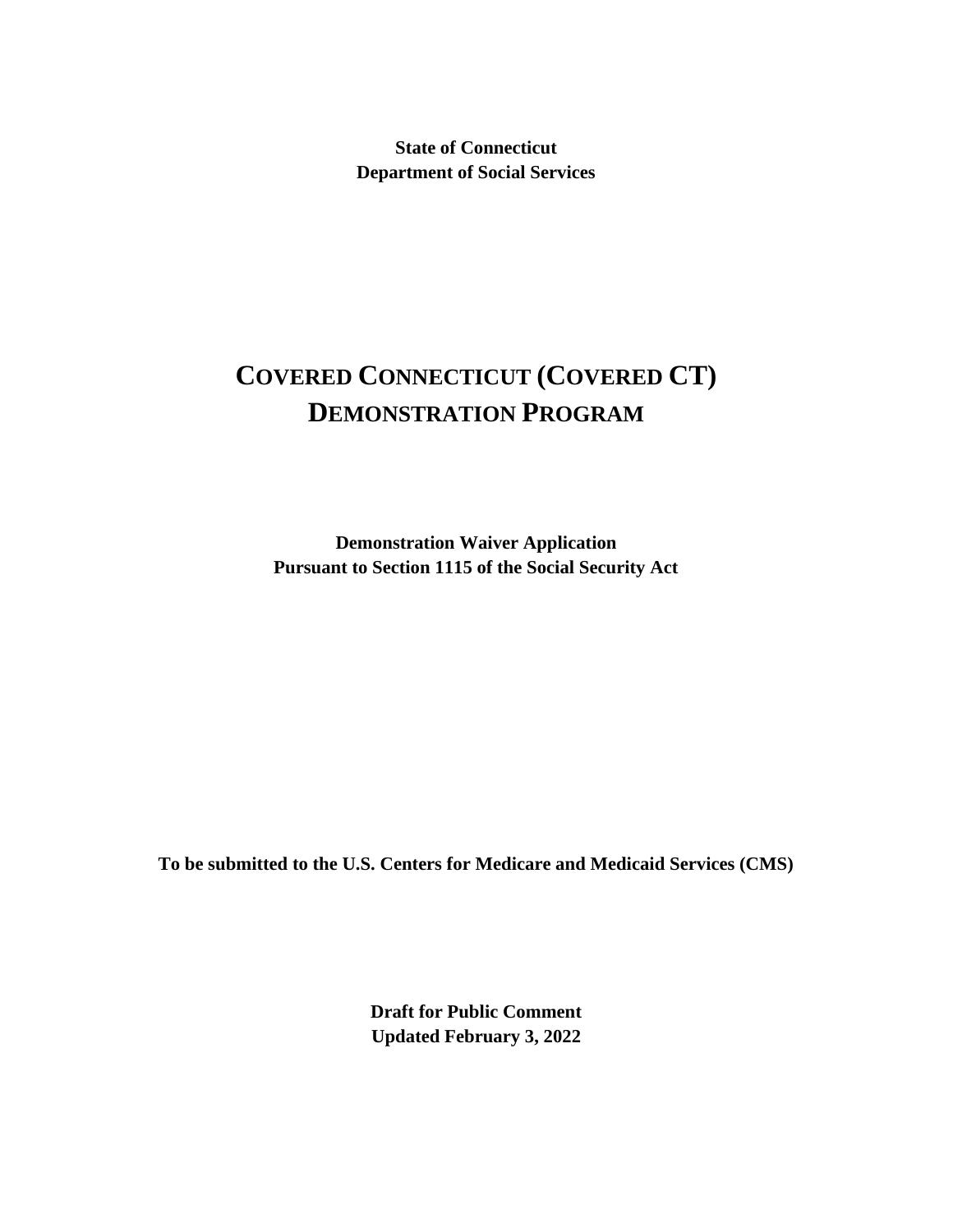# **Table of Contents**

| I.    |                                                                           |  |
|-------|---------------------------------------------------------------------------|--|
| H.    |                                                                           |  |
|       |                                                                           |  |
|       |                                                                           |  |
|       |                                                                           |  |
|       |                                                                           |  |
|       |                                                                           |  |
|       |                                                                           |  |
|       |                                                                           |  |
|       | Option 2: State Subsidies for QHPs available through Access Health CT  11 |  |
|       |                                                                           |  |
| III.  |                                                                           |  |
|       |                                                                           |  |
|       |                                                                           |  |
|       |                                                                           |  |
| IV.   | Demonstration Benefits, Delivery System, Payment Rates and Cost-Sharing   |  |
|       |                                                                           |  |
|       |                                                                           |  |
|       |                                                                           |  |
| V.    |                                                                           |  |
|       |                                                                           |  |
|       |                                                                           |  |
|       |                                                                           |  |
| VI.   |                                                                           |  |
| VII.  |                                                                           |  |
| VIII. |                                                                           |  |
|       |                                                                           |  |
|       |                                                                           |  |
| IX.   |                                                                           |  |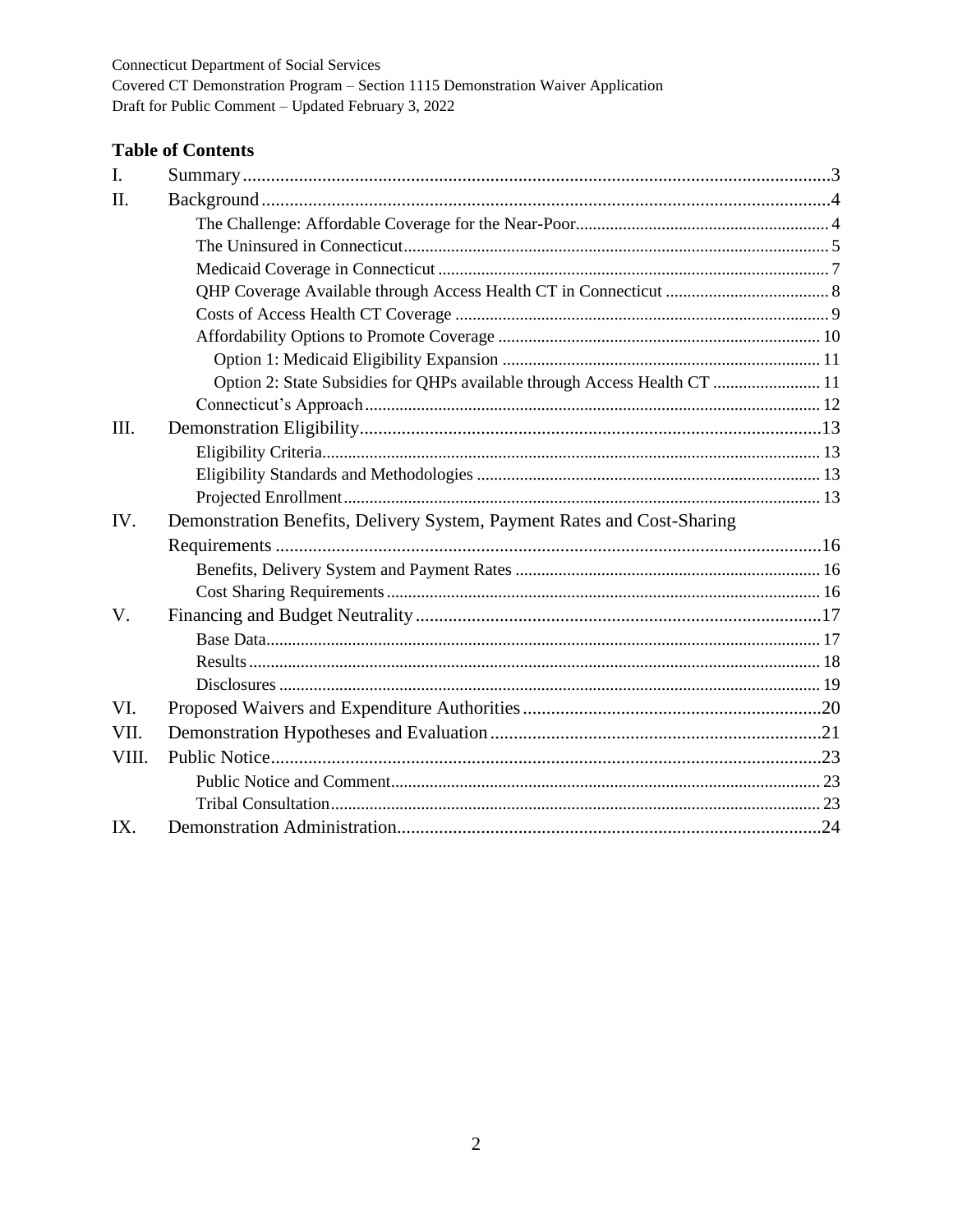## **I. SUMMARY**

Sections 15 through 19, inclusive, of Public Act 21-2 (Act) of the June 2021 Special Session of the Connecticut General Assembly, established the Covered Connecticut (Covered CT) program to close the health insurance affordability gap for low-income individuals who earn too much to qualify for Medicaid but not enough to afford coverage through the state's health insurance marketplace, Access Health CT. The law further directs the Connecticut Department of Social Services (DSS) to submit this demonstration waiver application pursuant to section 1115 of the Social Security Act (Demonstration) to the U.S. Centers for Medicare and Medicaid Services (CMS) to provide federal matching funds for the program.

Legislative debate in the Connecticut General Assembly leading to passage of the Act centered on two policy options for improving the affordability of healthcare coverage: an expansion of Medicaid eligibility or State subsidies for health insurance coverage available through Access Health CT. Lawmakers' rationale for choosing the State subsidy approach was that by leveraging both federal subsidies for marketplace coverage and federal funding for the Medicaid program, the State could, with the same amount of state funds, provide affordable health insurance coverage to more people than by expanding Medicaid.

The Demonstration proposed in this application will be available to parents and caretaker relatives, and their tax dependents under age 26, and non-pregnant childless adults ages 19 to 64 who have income that is above the Medicaid limit but does not exceed 175% of the federal poverty level (FPL) and enroll in a silver-level qualified health plan (QHP) available through Access Health CT using federal premium subsidies and cost-sharing reductions.

Demonstration enrollees will receive free QHP coverage available through Access Health CT. The State will directly reimburse the plan for the monthly premium and the cost-sharing amounts that the enrollee would normally need to pay with the plan, such as out-of-pocket costs for deductibles, copays, and coinsurance. Enrollees will also receive free dental care and non-emergency medical transportation (NEMT) services, comparable to the benefits under Connecticut Medicaid and provided through the Medicaid delivery and payment system, HUSKY Health. No cost-sharing requirements will apply to benefits provided under the Demonstration.

The hypotheses to be tested by the Demonstration are that providing free QHP coverage and dental care and NEMT services comparable to the benefits under Connecticut Medicaid will: (1) improve the affordability of health insurance coverage; (2) promote health insurance coverage; (3) ensure stable coverage; (4) reduce the statewide uninsured rate; (5) improve oral health; and (6) enable access to medical appointments.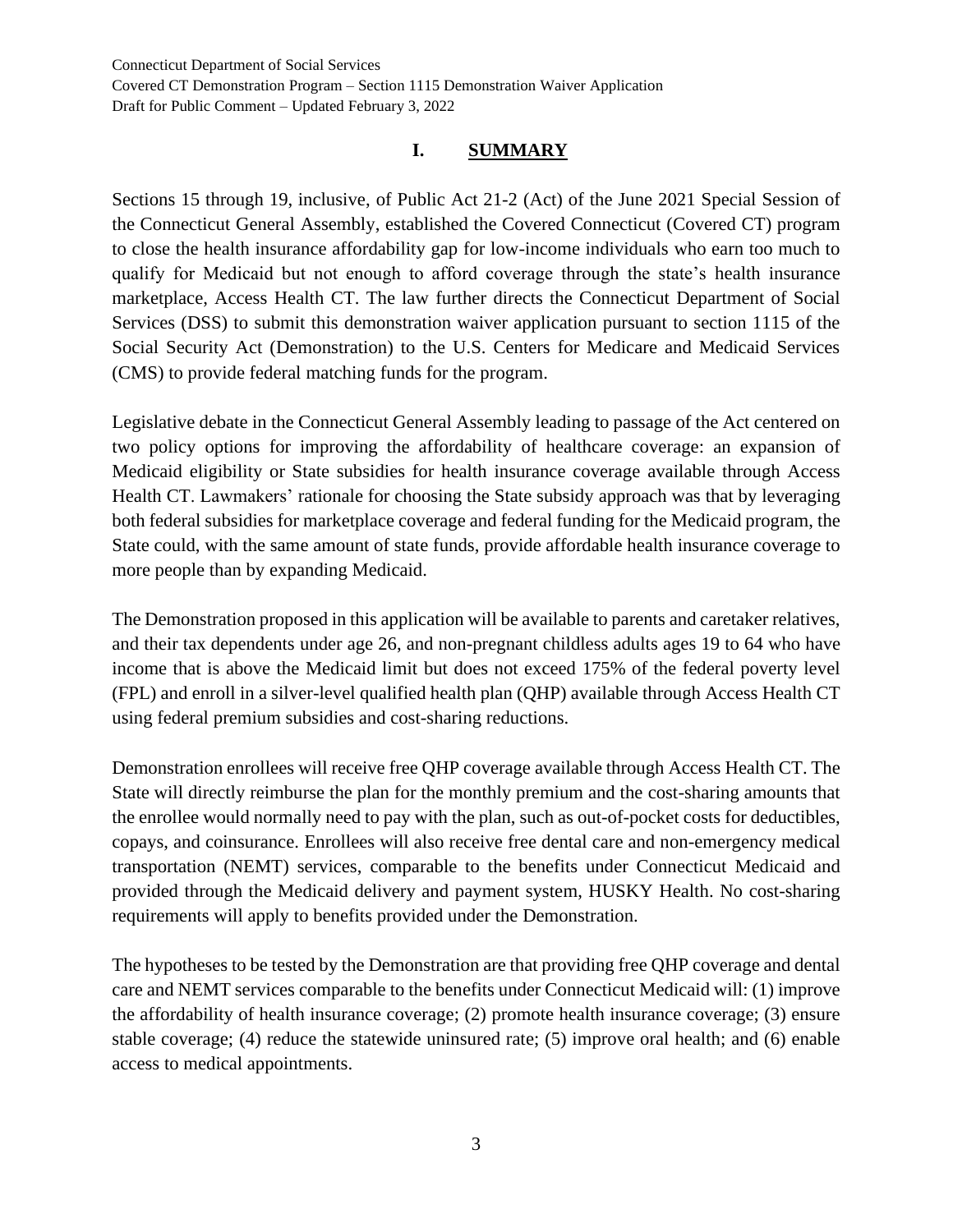DSS requests a five-year waiver term, from July 1, 2022 through June 30, 2027. As detailed below, during this period, Demonstration enrollment is projected to total 39,000, and Demonstration expenditures are projected to total \$363,396,545. This expenditure projection assumes that the enhanced QHP premium subsidies available through section 9661 of the American Rescue Plan Act of 2021 (ARP), Public Law 117-2, will continue throughout the five-year Demonstration period. Should the enhanced ARP subsidies end on December 31, 2022, as currently authorized by federal law, or on any date prior to the expiration of the Demonstration, the State would need to revisit the Demonstration financing and possibly make programmatic changes, such as, but not in any particular order: increase State funding, reduce eligibility or benefits, cap enrollment, or terminate the Demonstration.

As detailed below, DSS is requesting expenditure authority for the individuals enrolled under the Demonstration. It has not identified the need for any waivers of section 1902.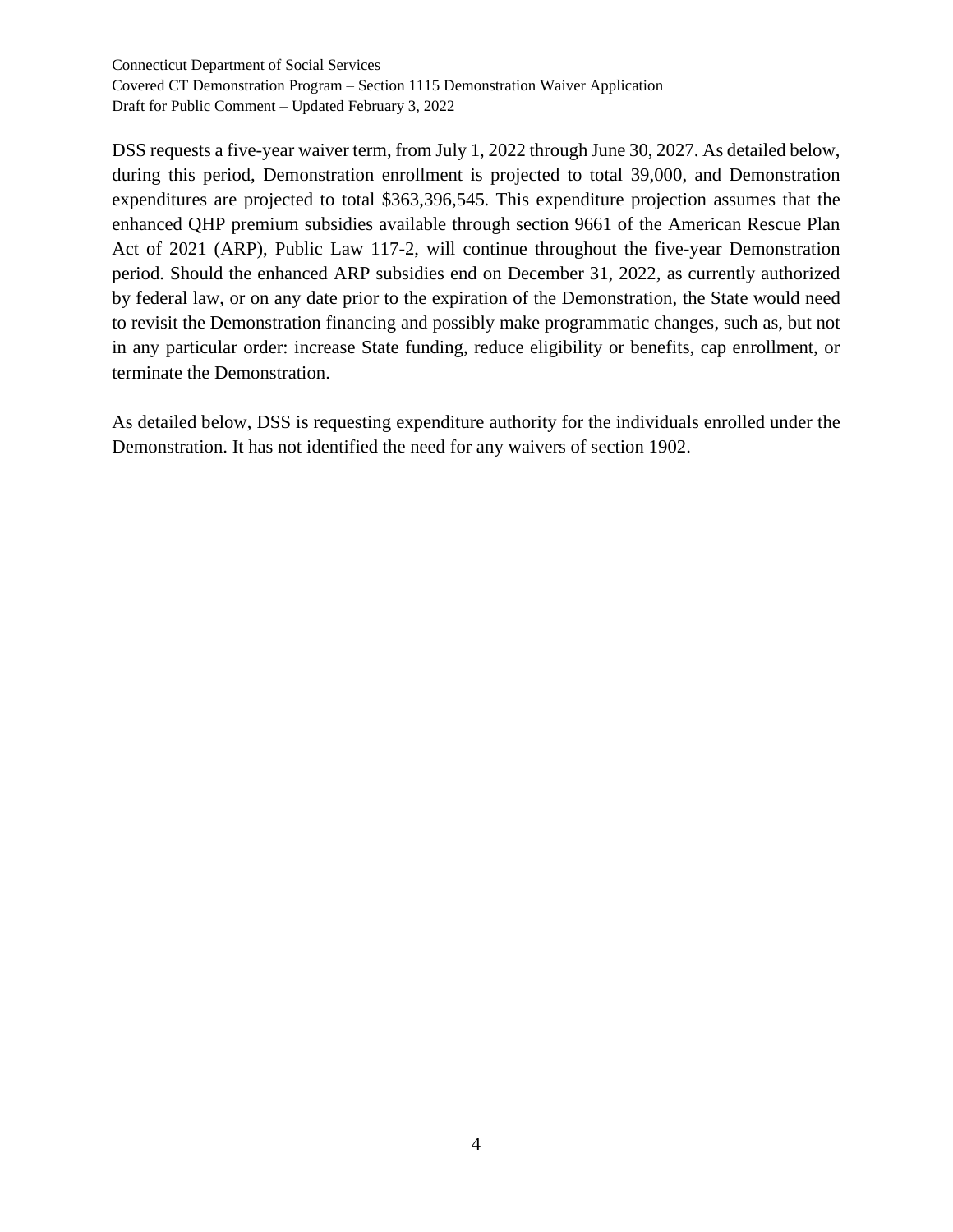#### **II. BACKGROUND**

This section details this challenge of affordable coverage for low-income individuals in Connecticut and the leading policy options considered by state policy makers. Much of the content is drawn from the November 2020 Policy Brief entitled "Closing the Health Insurance Affordability Gap: Two Options for Connecticut." *Note***:** In this section of the Demonstration application, except as otherwise specifically indicated, all FPL, premium cost, premium subsidy, and cost-sharing reduction figures are as of that date, reflecting the premium subsidies and cost-sharing reductions provided by the Affordable Care Act (ACA) but not the enhanced premium subsidies provided by the ARP.

#### *The Challenge: Affordable Coverage for the Near-Poor*

Connecticut has a strong history of working to make healthcare coverage affordable and accessible to its residents. Yet while significant gains have been made, coverage remains unaffordable to many, including some of the state's lowest-income individuals and families. In 2018, individuals with incomes between 100% and 200% FPL made up 13% of Connecticut's population, but 26% of the state's uninsured residents; approximately 48,000 people in this income range were uninsured. $1$ 

Among this income group, those earning just above the Medicaid eligibility levels are hardest hit by affordability challenges and are the focus of the Covered CT program. A single individual in this group earns approximately between \$17,600 and \$25,000 annually, or about \$12 an hour at a full-time job; note that effective August 1, 2021, the state's minimum wage increased to \$13 per hour and under current state law, it will increase to \$14 per hour effective July 1, 2022.<sup>2</sup> Even with the newly increased state minimum wage, at that wage level, expenses related to housing, utilities, food, and transportation leave little room to pay a monthly healthcare premium.

The high level of uninsured low-income people is generally not the result of a lack of coverage options, but rather a lack of affordable coverage choices. Individuals who are not eligible for Medicaid can buy coverage from a QHP available through Access Health CT. That coverage is subsidized by the federal government, but still costly for low-income residents who are just above Medicaid eligibility levels.

<sup>&</sup>lt;sup>1</sup> Kaiser Family Foundation. (Year 2018). Distribution of the Nonelderly Uninsured by Federal Poverty Level (FPL). Retrieved from: [https://www.kff.org/uninsured/state-indicator/distribution-by-fpl-](https://www.kff.org/uninsured/state-indicator/distribution-by-fpl-2/?currentTimeframe=0&selectedRows=%7B%22states%22:%7B%22connecticut%22:%7B%7D%7D%7D&sortModel=%7B%22colId%22:%22Location%22,%22sort%22:%22asc%22%7D)

[<sup>2/?</sup>currentTimeframe=0&selectedRows=%7B%22states%22:%7B%22connecticut%22:%7B%7D%7D%7D&sortM](https://www.kff.org/uninsured/state-indicator/distribution-by-fpl-2/?currentTimeframe=0&selectedRows=%7B%22states%22:%7B%22connecticut%22:%7B%7D%7D%7D&sortModel=%7B%22colId%22:%22Location%22,%22sort%22:%22asc%22%7D) [odel=%7B%22colId%22:%22Location%22,%22sort%22:%22asc%22%7D](https://www.kff.org/uninsured/state-indicator/distribution-by-fpl-2/?currentTimeframe=0&selectedRows=%7B%22states%22:%7B%22connecticut%22:%7B%7D%7D%7D&sortModel=%7B%22colId%22:%22Location%22,%22sort%22:%22asc%22%7D)

<sup>&</sup>lt;sup>2</sup> Connecticut Health Foundation. (November 2020). Closing the Health Insurance Adorability Gap: Two Options for Connecticut. Retrieved from: [https://www.cthealth.org/wp-content/uploads/2020/11/CT-Health-Closing-the-](https://www.cthealth.org/wp-content/uploads/2020/11/CT-Health-Closing-the-Affordability-Gap.pdf)[Affordability-Gap.pdf](https://www.cthealth.org/wp-content/uploads/2020/11/CT-Health-Closing-the-Affordability-Gap.pdf)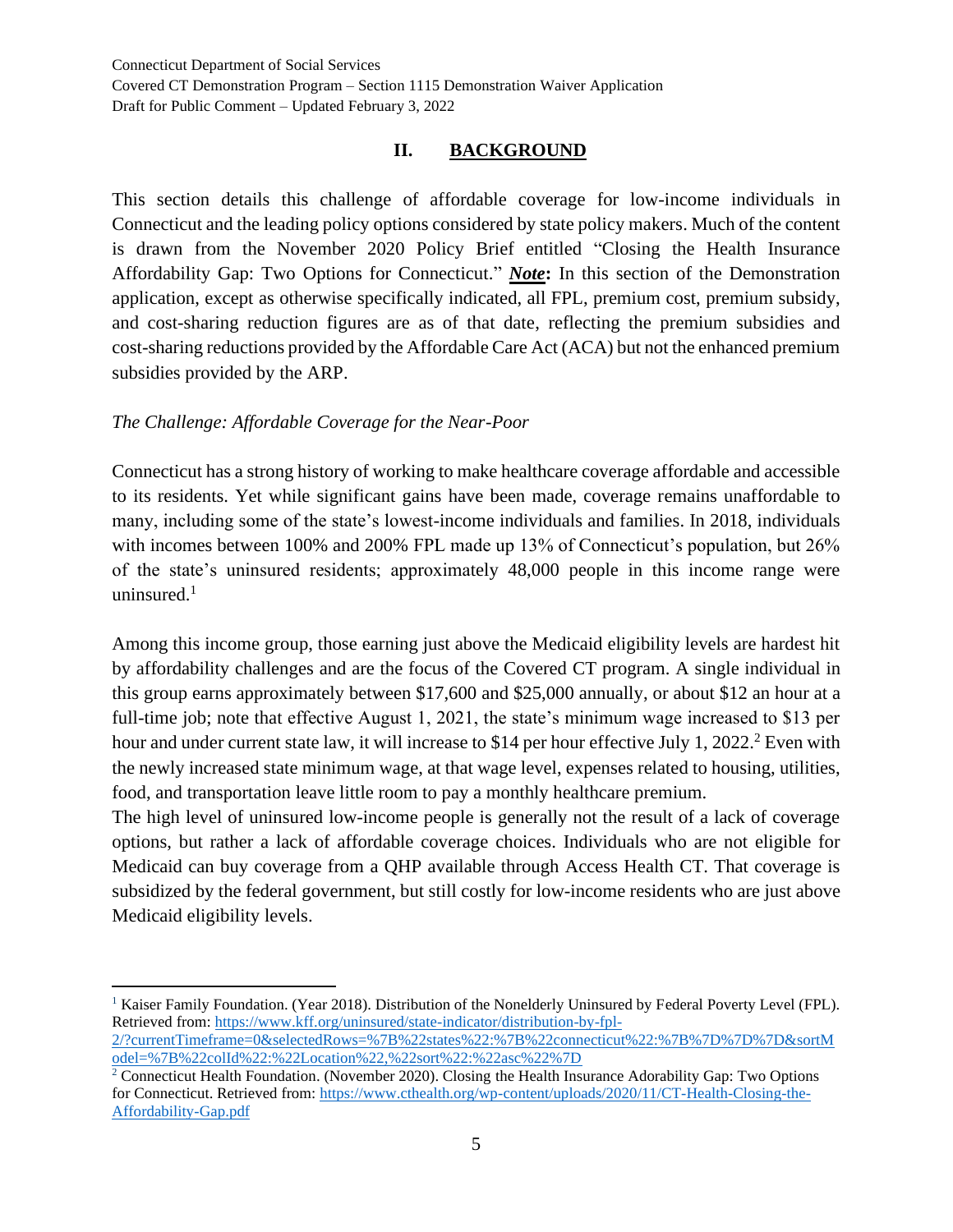Research shows that monthly premiums can deter low-income individuals straining to meet their basic needs from enrolling in healthcare coverage. These findings are particularly relevant to Connecticut, which is one of the costliest states to live. In 2018, Connecticut ranked eighth across states for cost of living, leaving the near-poor in this state particularly cost-sensitive when it comes to affording health coverage.<sup>3</sup> Analyses have shown that people in Connecticut must have incomes well above the federal poverty threshold just to meet their basic needs, including housing, childcare, food, transportation, and taxes, as well as to afford healthcare and other items.

The cost of coverage can be a particular issue for individuals who lose Medicaid eligibility when their income rises due to a new job or a wage increase. These individuals are exposed to a significant jump in cost for coverage (and out-of-pocket costs when they get care) even with subsidized commercial plans available through Access Health CT.

#### *The Uninsured in Connecticut*

Of Connecticut's more than 3.5 million residents, nearly 190,000 were uninsured in 2018. This results in a state uninsured rate of about 5%, which is on par with the average across New England but lower than the national average.<sup>4,5</sup> Approximately 48,000 of Connecticut's uninsured residents in 2018 had incomes between  $100\%$  and  $200\%$  FPL,<sup>6</sup> accounting for a quarter of the state's uninsured population even though this income range makes up just 13% of the state's population.<sup>7</sup> Some of these uninsured individuals are eligible for Medicaid based on the state's current eligibility requirements (i.e., childless individuals with income under 138% FPL and parents and caretaker relatives earning less than 160% FPL).<sup>8</sup> People earning above those levels are likely to be eligible for subsidized coverage through a QHP available through Access Health CT.

The number of uninsured individuals in Connecticut with incomes between 100% and 199% FPL increased from 36,300 (10% of individuals in this income range) in 2016 to 48,000 (13%) in 2018; this group includes both Medicaid and non-Medicaid eligible individuals.<sup>9</sup> For individuals between

<sup>4</sup> Access Health CT. (February 20, 2020). 2020 Open Enrollment Summary.

<sup>3</sup> Cohn, S. (July 10, 2018). 10 Most Expensive Places to Live in America. CNBC. Retrieved from: <https://www.cnbc.com/2018/06/28/these-are-americas-most-expensive-states-to-live-in-for-2018.html>

<sup>5</sup> State Health Access Data Assistance Center. (October 17, 2019). SHADAC Uninsurance Rates for Connecticut in 2017 and 2018. Retrieved from:

[https://www.shadac.org/sites/default/files/publications/1\\_year\\_ACS\\_2018/aff\\_s2701\\_CT\\_2017\\_2018.pdf](https://www.shadac.org/sites/default/files/publications/1_year_ACS_2018/aff_s2701_CT_2017_2018.pdf) 6 Ibid.

 $<sup>7</sup>$  In this section, data on the uninsured and the shifts in Connecticut's coverage landscape include all non-elderly</sup> state residents (i.e., state residents who are 64 years old or younger).

<sup>8</sup> *Note*: Throughout this document, the applicable Medicaid eligibility FPL limits, including references to 138%, 160%, and 201%, each incorporates the 5% income disregard.

<sup>9</sup> Kaiser Family Foundation. (2016). Uninsured Rates for the Nonelderly by Federal Poverty Level (FPL). Retrieved from[: https://www.kff.org/uninsured/state-indicator/nonelderly-uninsured-rate-federal-poverty-level](https://www.kff.org/uninsured/state-indicator/nonelderly-uninsured-rate-federal-poverty-level-fpl/?currentTimeframe=0&sortModel=%7B%22colId%22:%22Location%22,%22sort%22:%22asc%22%7D)[fpl/?currentTimeframe=0&sortModel=%7B%22colId%22:%22Location%22,%22sort%22:%22asc%22%7D](https://www.kff.org/uninsured/state-indicator/nonelderly-uninsured-rate-federal-poverty-level-fpl/?currentTimeframe=0&sortModel=%7B%22colId%22:%22Location%22,%22sort%22:%22asc%22%7D)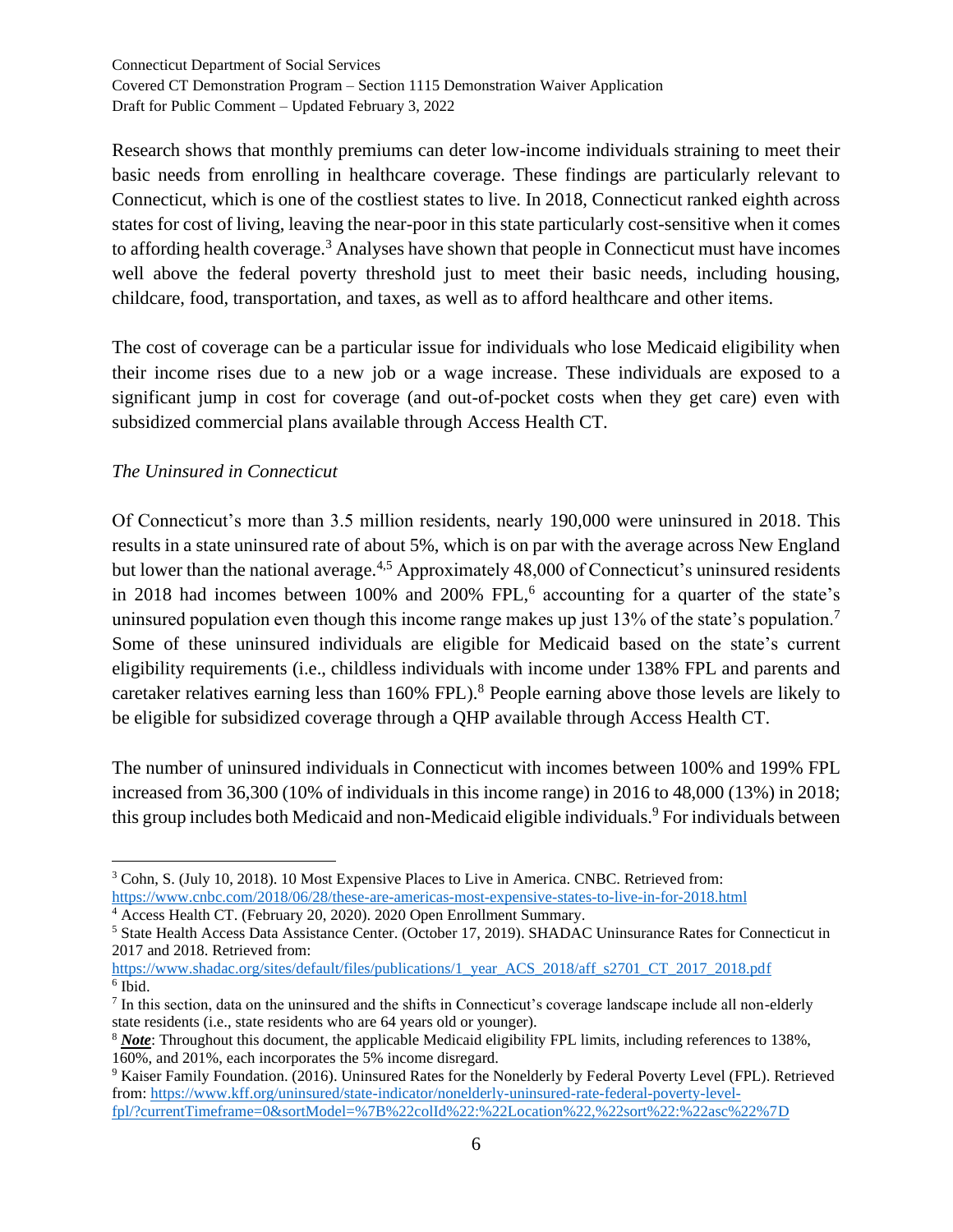139% and 250% FPL (a group that includes many adults not eligible for Medicaid), the number of uninsured grew from approximately 42,000 to 48,000 people during the same period. Between 2016 and 2018, for people with incomes between 139% and 250% FPL, employer coverage declined by approximately 6,700 and enrollment in individual market coverage (both on and off Access Health CT) dropped by approximately 7,400. During this same period (2016–2018), the share of individuals between 139% and 250% FPL who were covered by Medicaid grew modestly (from approximately 128,500 to 132,000), suggesting that the drops in coverage noted above have mostly occurred among those with incomes above Medicaid eligibility levels.

Looking ahead, Connecticut's uninsured rate for the near-poor is likely to rise. Since the start of the COVID-19 pandemic, more than 400,000 state residents have filed for unemployment.<sup>10</sup> Some people losing jobs and job-based coverage will qualify for Medicaid, while others will have family incomes that put them over Medicaid eligibility limits, and their sudden loss of income will mean a diminished ability to pay premiums. Recent estimates suggest that the uninsured rate in states like Connecticut that have expanded Medicaid will grow by 12% on average and an additional 36,000 to 77,000 state residents may become uninsured as a result of the COVID-related economic downturn.<sup>11</sup> Those with the least ability to afford new coverage will be the people with incomes below 200% FPL but above the Medicaid thresholds. The end of the COVID-19 public health emergency (PHE) and the continuous enrollment requirements of the Families First Coronavirus Response Act (FFCRA) will be particularly impactful for this population.

## *Medicaid Coverage in Connecticut*

Most of the lowest-income state residents are eligible for coverage through HUSKY Health, Connecticut's Medicaid Program. Connecticut has a strong history of using Medicaid to provide comprehensive health coverage to low-income residents. According to monthly data reported to the federal government, Connecticut's Medicaid program currently covers approximately 961,000 people, or about one out of four state residents.<sup>12</sup> Before the ACA, federal Medicaid rules allowed states considerable flexibility to cover parents and caretaker relatives but not childless adults. The ACA created a new eligibility pathway and enhanced federal matching funds for states to expand

<sup>11</sup> Banthin J, Simpson M, Buettgens, M, et al. (July 2020) Changes in Health Insurance Coverage Due to the COVID-19. Retrieved from: [https://www.urban.org/sites/default/files/publication/102552/changes-in-health](https://www.urban.org/sites/default/files/publication/102552/changes-in-health-insurance-coverage-due-to-the-covid-19-recession_4.pdf)[insurance-coverage-due-to-the-covid-19-recession\\_4.pdf](https://www.urban.org/sites/default/files/publication/102552/changes-in-health-insurance-coverage-due-to-the-covid-19-recession_4.pdf) Health Management Associates (April 3, 2020). COVID-19 Impact on Medicaid, Marketplace, and the Uninsured, by State. Retrieved from: [https://www.healthmanagement.com/wp-content/uploads/HMA-Estimates-of-COVID-Impact-on-Coverage-public](https://www.healthmanagement.com/wp-content/uploads/HMA-Estimates-of-COVID-Impact-on-Coverage-public-version-for-April-3-830-CT.pdf)[version-for-April-3-830-CT.pdf](https://www.healthmanagement.com/wp-content/uploads/HMA-Estimates-of-COVID-Impact-on-Coverage-public-version-for-April-3-830-CT.pdf)

<sup>&</sup>lt;sup>10</sup> CT Data Collaborative. (May 24, 2020). Unemployment in Connecticut During COVID-19 Crisis. Retrieved from[: https://www.ctdata.org/covid19-unemployment](https://www.ctdata.org/covid19-unemployment)

<sup>&</sup>lt;sup>12</sup> Centers for Medicare and Medicaid Services (Last Updated December 21, 2021). June 2021 Medicaid & CHIP Enrollment. Retrieved from: [https://www.medicaid.gov/medicaid/program-information/medicaid-and-chip](https://www.medicaid.gov/medicaid/program-information/medicaid-and-chip-enrollment-data/report-highlights/index.html)[enrollment-data/report-highlights/index.html](https://www.medicaid.gov/medicaid/program-information/medicaid-and-chip-enrollment-data/report-highlights/index.html)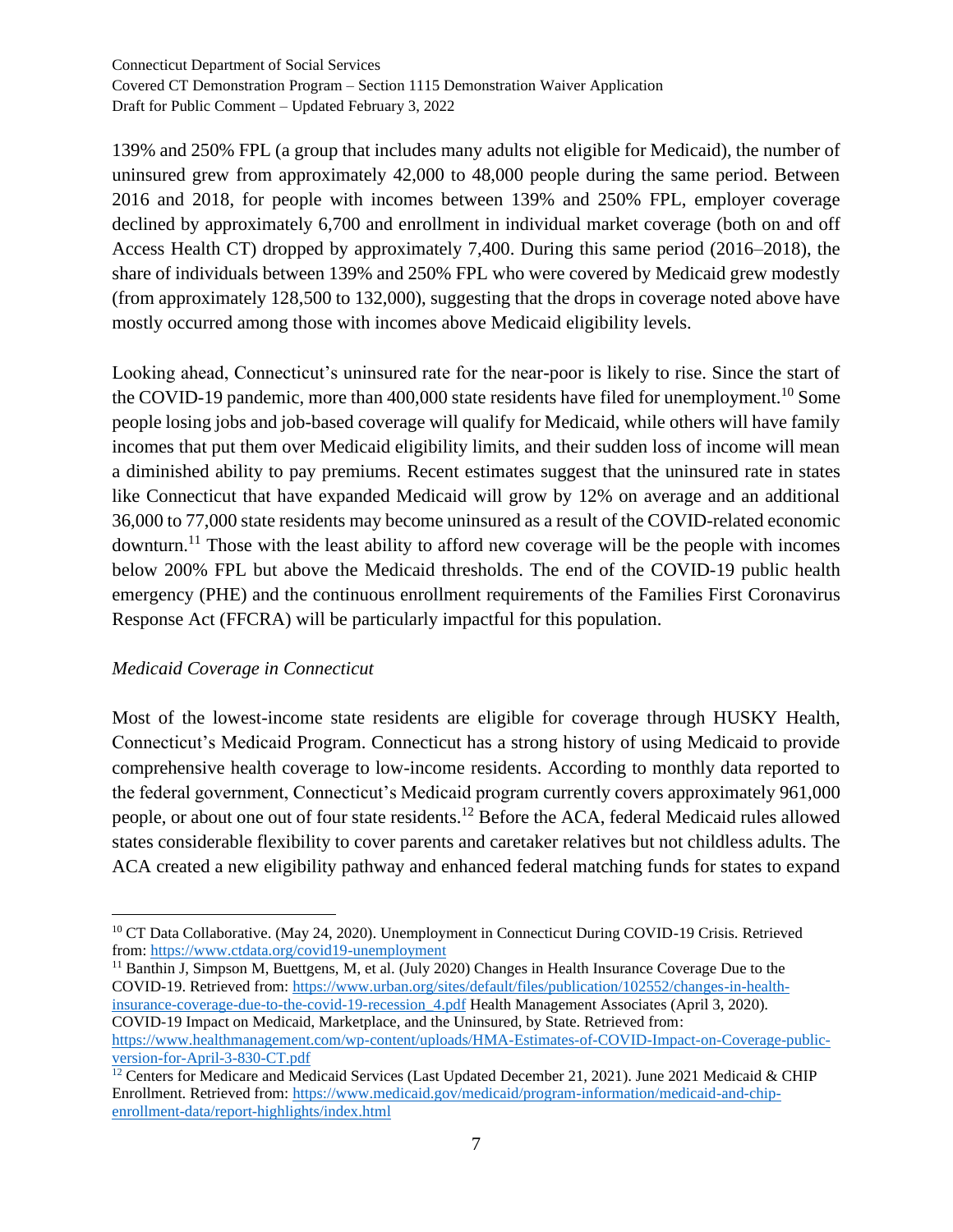coverage to all adults (subject to immigration requirements) up to 138% FPL (currently \$1,467 monthly for an individual). Connecticut had already expanded coverage for parents and caretaker relatives before the ACA and it was the first state to implement the ACA early option for coverage of childless adults in 2010. The ACA also created a pathway to regular federal matching funds for states to expand coverage to childless adults with income above 138% FPL.

Over the years, Connecticut made several changes to its Medicaid parent and caretaker relatives eligibility levels. Before the ACA, parents and caretaker relatives could qualify for Medicaid in Connecticut if they earned up to 201% FPL. After Access Health CT began offering insurance in 2014, state lawmakers reduced eligibility for this group to 155% FPL, reasoning that parents and caretaker relatives above that income level could buy subsidized coverage through Access Health CT.<sup>13</sup> Since then, lawmakers have raised the Medicaid eligibility limit for parents and caretaker relatives to 160% FPL. For adults in a family of four, that equates to a Medicaid income limit of \$3,493 per month. State data shows that of those who lost Medicaid coverage as a result of the change, while many returned to Medicaid (approximately 40%), only a small fraction enrolled in Access Health CT coverage (approximately 12%) and nearly half appeared to have become uninsured, as they were not enrolled in either Medicaid or QHP coverage available through Access Health CT.<sup>14</sup>

## *QHP Coverage Available through Access Health CT in Connecticut*

Access Health CT is Connecticut's official health insurance marketplace for QHPs. State residents can qualify for federal financial assistance to buy insurance through Access Health CT if they do not qualify for Medicaid, Medicare, or other government programs and do not have access to affordable insurance through a job.<sup>15</sup> The federal subsidies, which take the form of tax credits, are available to those with incomes below 400% FPL (or \$8,733/month for an individual). In addition to the tax credits, people with incomes below 250% FPL are eligible to buy QHP coverage with lower cost-sharing or cost-sharing reductions. In February 2020, enrollment in Access Health CT was approximately 110,000; at the time, 21% of state residents enrolled in Access Health CT earned between 139% and 200% of poverty. As of June 2020, enrollment had grown by 37,000 at the early part of the COVID-19 pandemic.

<sup>&</sup>lt;sup>13</sup> Levin Becker, A. 39 Percent of Parents Affected by HUSKY Cut Still in Program (December 9, 2016). The CT Mirror. Retrieved from: [https://ctmirror.org/2016/12/09/39-percent-of-parents-affected-by-husky-cut-still-in](https://ctmirror.org/2016/12/09/39-percent-of-parents-affected-by-husky-cut-still-in-program/)[program/](https://ctmirror.org/2016/12/09/39-percent-of-parents-affected-by-husky-cut-still-in-program/)

<sup>&</sup>lt;sup>14</sup> DSS Data. Also note that for the six-month period from January 1, 2018 through June 30, 2018, state lawmakers reduced eligibility for that group to 138% FPL, which was restored back to 155% FPL effective July 1, 2018. <sup>15</sup> Those who are eligible for employer-sponsored insurance can also be eligible for subsidies through the exchange if their employer coverage would cost more than 9.78% of their income. Kaiser Family Foundation. (January 16,

<sup>2020).</sup> Explaining Health Care Reform: Questions About Health Insurance Subsidies. Retrieved from: <https://www.kff.org/health-reform/issue-brief/explaining-health-care-reform-questions-about-health/>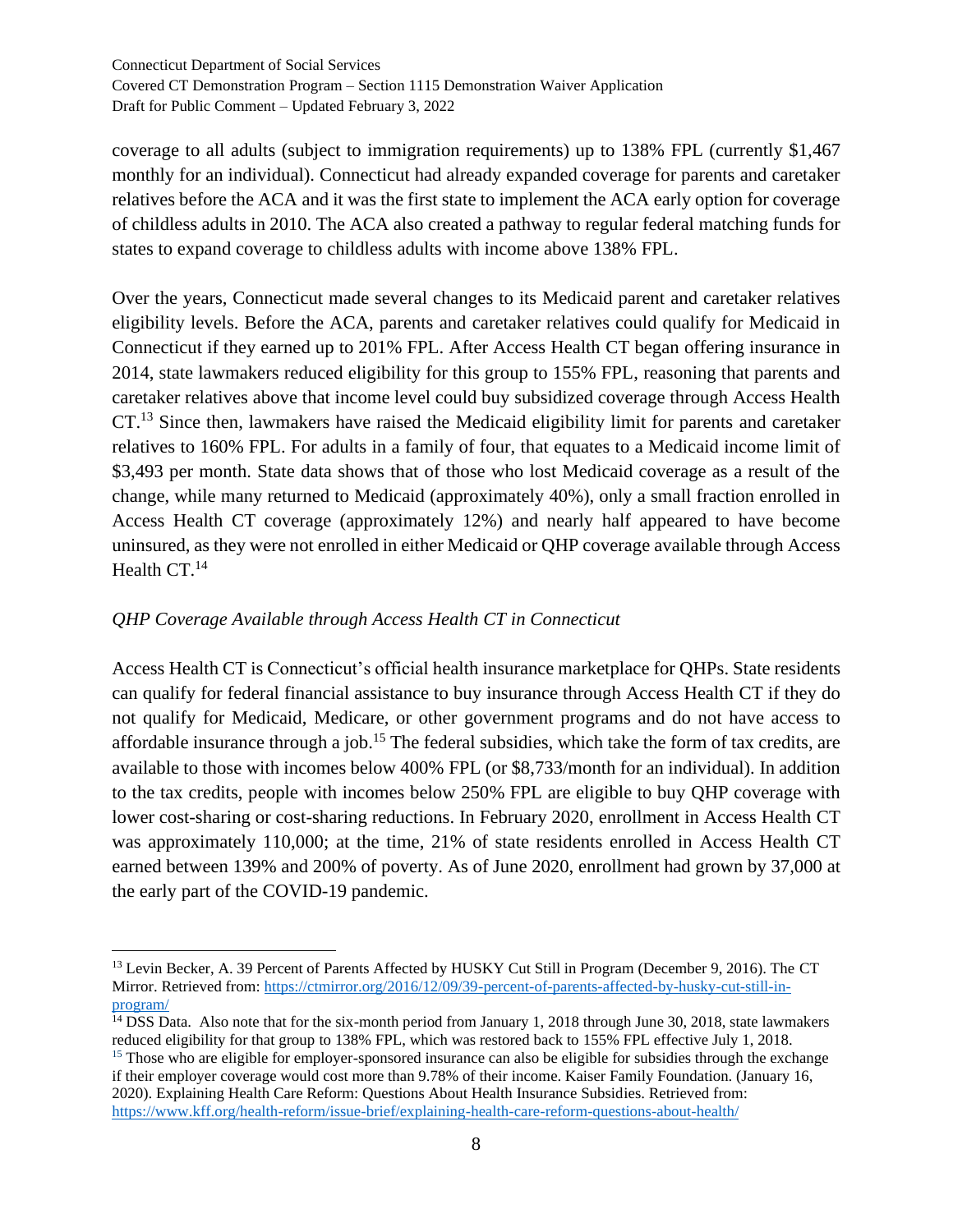## *Costs of Access Health CT Coverage*

People who enroll in Access Health CT have different costs depending primarily on their income, age, where they live, and the plan they select.<sup>16</sup> Tax credits established by the ACA to help lower premiums are available to individuals with income under 400% FPL on a sliding-scale basis. Approximately half of households enrolled in Access Health CT qualify for tax credits that cover 80% or more of the cost of their premium.<sup>17</sup> People with incomes under 250% FPL also qualify for cost-sharing subsidies if they choose a benchmark silver level plan through Access Health CT. (The benchmark silver plan refers to the second-lowest cost silver plan available by Access Health CT; individuals who are eligible forgo the federal cost-sharing subsidies if they do not enroll in silver coverage.)

For individuals buying coverage through Access Health CT who have incomes between 139% and 200% FPL, the average monthly premium for a benchmark silver plan ranges from \$56 to \$143, respectively.<sup>18</sup>

Out-of-pocket costs also vary based on income levels, based on differing levels of subsidies that can lower deductibles and other cost-sharing. For example:

- Individuals with incomes between 139% and 150% of poverty do not have annual deductibles and have their annual out-of-pocket spending capped at \$900.<sup>19</sup>
- Individuals with incomes between 150% and 199% of poverty who enroll in a silver plan also have reduced annual deductibles of \$650, and have their out-of-pocket spending capped at \$2,500.
- Individuals with incomes at 200% FPL who enroll in a silver plan have annual deductibles of \$3,950 and have their out-of-pocket spending capped at \$6,500.<sup>20</sup>

<sup>&</sup>lt;sup>16</sup> Among the other factors that contribute to the cost of Access Health CT coverage are the scope of covered benefits, reimbursement levels for participating providers, and the overall health of the risk pool (i.e., groups of people purchasing health insurance together). A key factor that influences consumers' out-of-pocket costs is the actuarial value of the plan, which refers to the percentage of benefit costs for covered benefits paid by the insurance plan. As described above, exchange plans are categorized by a "metal level" based on how the consumer and insurer split the costs of care; actuarial value of plans increase across the metal tiers from bronze to platinum plans.  $1^7$  Access Health CT. (February 20, 2020). 2020 Open Enrollment Summary.

 $18$  Ibid.

<sup>&</sup>lt;sup>19</sup> Simulations taken from compare plans tool on Access Health CT. Retrieved from:

[https://www.accesshealthct.com/AHCT/official/famInfo/loadFamilyInfo.](https://www.accesshealthct.com/AHCT/official/famInfo/loadFamilyInfo)

 $^{20}$  Similar information is available for two-parent families. Parents with incomes at 165% FPL (which is just above Connecticut's current Medicaid eligibility level for parents) who enroll in the benchmark plan pay average annual monthly premiums, after federal subsidies, of \$184 and \$1,300 in annual deductibles. Their annual out-of-pocket spending is capped at \$5,000. At 200% FPL, two parents pay an average monthly premium of \$295 for the benchmark plan, an annual deductible of \$7,900, and have out-of-pocket payments capped at \$13,000.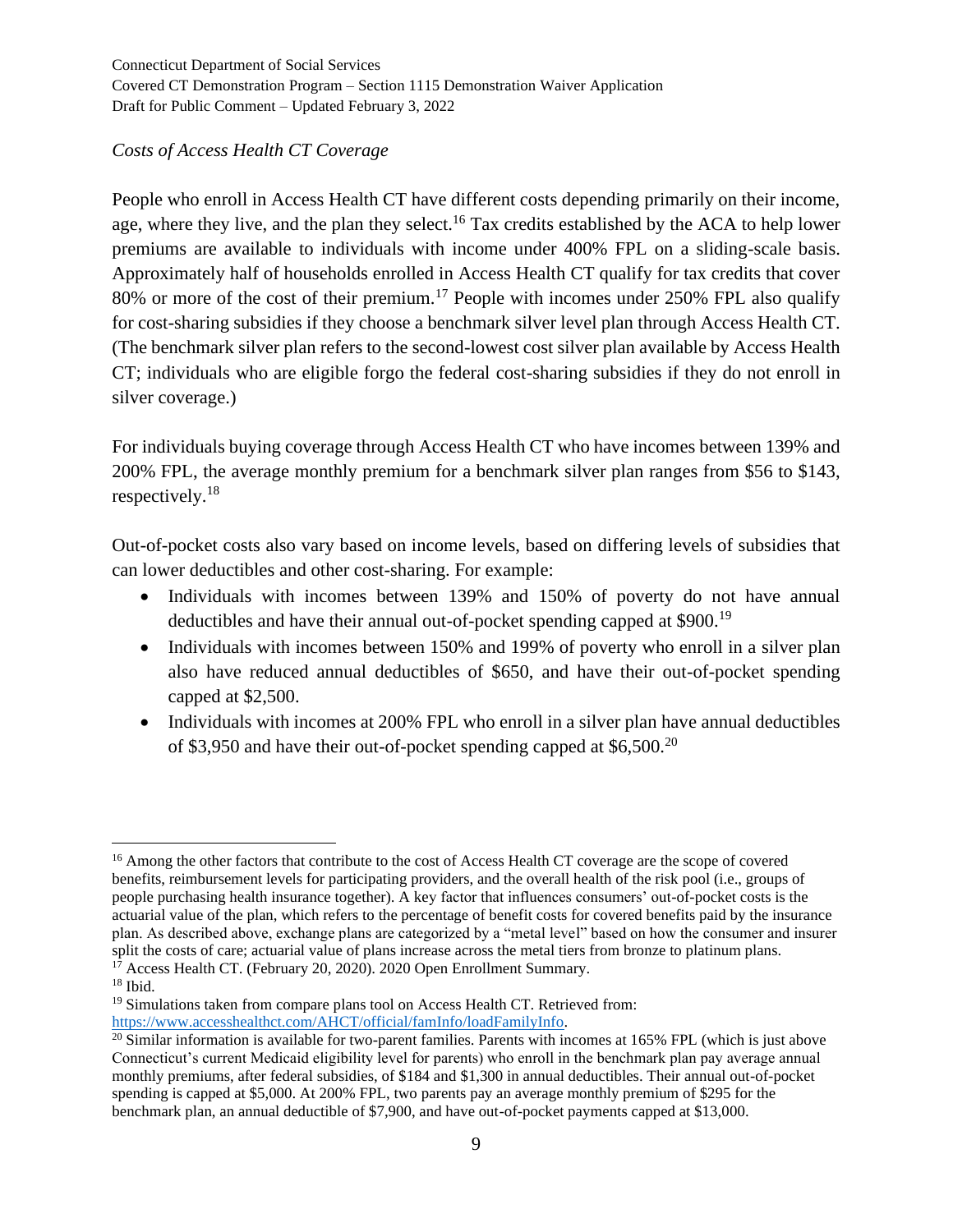To put these sums in context, a single individual with an income of 200% FPL earns \$25,520 (before taxes) annually, or \$2,127 monthly. If they faced average premium and deductible costs for the benchmark plan, approximately 22% of their annual income would be dedicated to healthcare. Given the share of income for healthcare costs through Access Health CT, and how difficult it is for someone in this income range to stretch their budget to meet basic needs other than healthcare, it is not surprising that many in this income range go without coverage.

The cost of living in Connecticut is particularly high. For example:

- A family of four, two adults and two young children, residing in New Britain face monthly housing, childcare, and food costs that total close to \$3,700 as calculated by the Connecticut Office of Health Strategy.
- This leaves little room for a family of this size earning a monthly income of \$4,236 (i.e., 200% FPL) to pay monthly subsidized premium costs of approximately \$295 or to afford to actually seek care when they must meet an annual deductible of \$1,300 before coverage kicks in.
- Their monthly income falls far short of the projected \$6,056 monthly income that is needed to meet all of their basic needs. $21$

The consequences of being uninsured are significant, with coverage gaps being a key driver of health disparities. The ACA requires the Secretary of the Department of Health and Human Services to establish data collection standards for race, ethnicity, sex, primary language, and disability status. Data collected show clear disparities in rates of health insurance coverage among Black and Latinx populations.<sup>22</sup> The use of fewer preventive services results in poorer health outcomes, higher mortality and disability rates, lower annual earnings because of sickness and disease, and advanced stages of illness. The uninsured tend to be disproportionately poor, young, and from racial and/or ethnic minority groups.<sup>23</sup> Improving the affordability of health insurance coverage for low-income adults who are disproportionately people of color – promoting healthcare coverage, reducing the uninsured rate, and ensuring stable coverage – will advance health equity by preventing gaps in coverage that often lead to delayed and more expensive care and poor health outcomes.

<sup>&</sup>lt;sup>21</sup> Pearce, D. (October 2019). The Self-Sufficiency Standard for Connecticut 2019. Connecticut Office of Health Strategy and Connecticut Office of the State Comptroller.

<sup>&</sup>lt;sup>22</sup> Pew Charitable Trusts, "How Income Volatility Interacts With American Families' Financial Security," March 9, 2017, [https://www.pewtrusts.org/en/research-and-analysis/issue-briefs/2017/03/how-income-volatility-interacts](https://www.pewtrusts.org/en/research-and-analysis/issue-briefs/2017/03/how-income-volatility-interacts-with-american-families-financial-security)[with-american-families-financial-security.](https://www.pewtrusts.org/en/research-and-analysis/issue-briefs/2017/03/how-income-volatility-interacts-with-american-families-financial-security)

<sup>&</sup>lt;sup>23</sup> Riley W. J. (2012). Health disparities: gaps in access, quality and affordability of medical care. Transactions of the American Clinical and Climatological Association, 123, 167–174.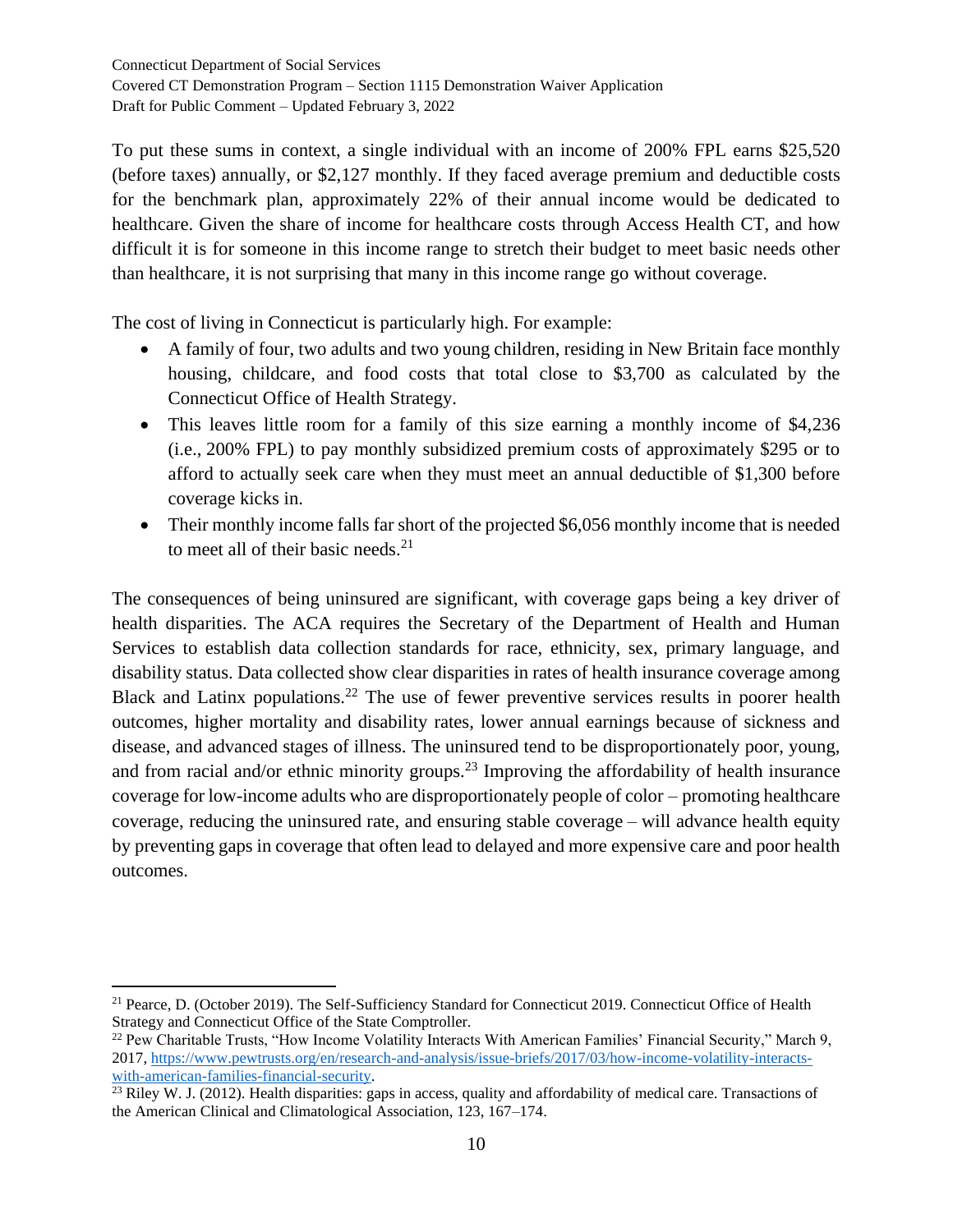#### *Affordability Options to Promote Coverage*

In the 2021 regular session and the June 2021 Special Session of the Connecticut General Assembly, State lawmakers considered two options for closing the health insurance affordability gap for low-income individuals: expanding Medicaid eligibility for adults or providing a State subsidy for plans available through Access Health CT.

#### *Option 1: Medicaid Eligibility Expansion*

Connecticut could expand eligibility to a new optional eligibility group that was established by the ACA and referred to as the "XX" Group because the authority is established by section  $1902(a)(10)(A)(ii)(XX)$  of the Social Security Act. This authority allows states to set the upper income level for the group. For example, Connecticut could raise eligibility levels for childless adults from 138% FPL to 175% FPL. Half of the cost would be covered by the federal government (consistent with most Medicaid groups in Connecticut). The state could adopt the new coverage category by submitting a Medicaid State Plan Amendment and then using its existing Medicaid eligibility systems to implement the coverage and provide the current State Plan benefits at State Plan reimbursement rates. No waiver would be required for this option.

## *Option 2: State Subsidies for QHPs Available through Access Health CT*

Alternatively, Connecticut could elect to make the existing Access Health CT coverage more affordable by creating its own subsidies for those who buy insurance through Access Health CT. Because Connecticut operates a state-based marketplace using its own technology platform, the State could implement this option relatively easily. Federal marketplace subsidies (i.e., the tax credits and cost-sharing reductions that lower costs for low- and middle-income populations) set a floor, not a ceiling, and states can bolster these subsidies with their own funds. Connecticut would have broad latitude to set both the eligibility levels at which subsidies would apply, as well as the amount of subsidy. Federal approval is not needed to implement State subsidies that are funded entirely through state dollars. If a state wanted to seek federal financial participation (FFP) for State subsidies, a section 1115 demonstration waiver would be required.

Improving subsidies for low-income individuals can increase enrollment in Access Health CT coverage and reduce the uninsured rate. Evidence suggests that consumers are highly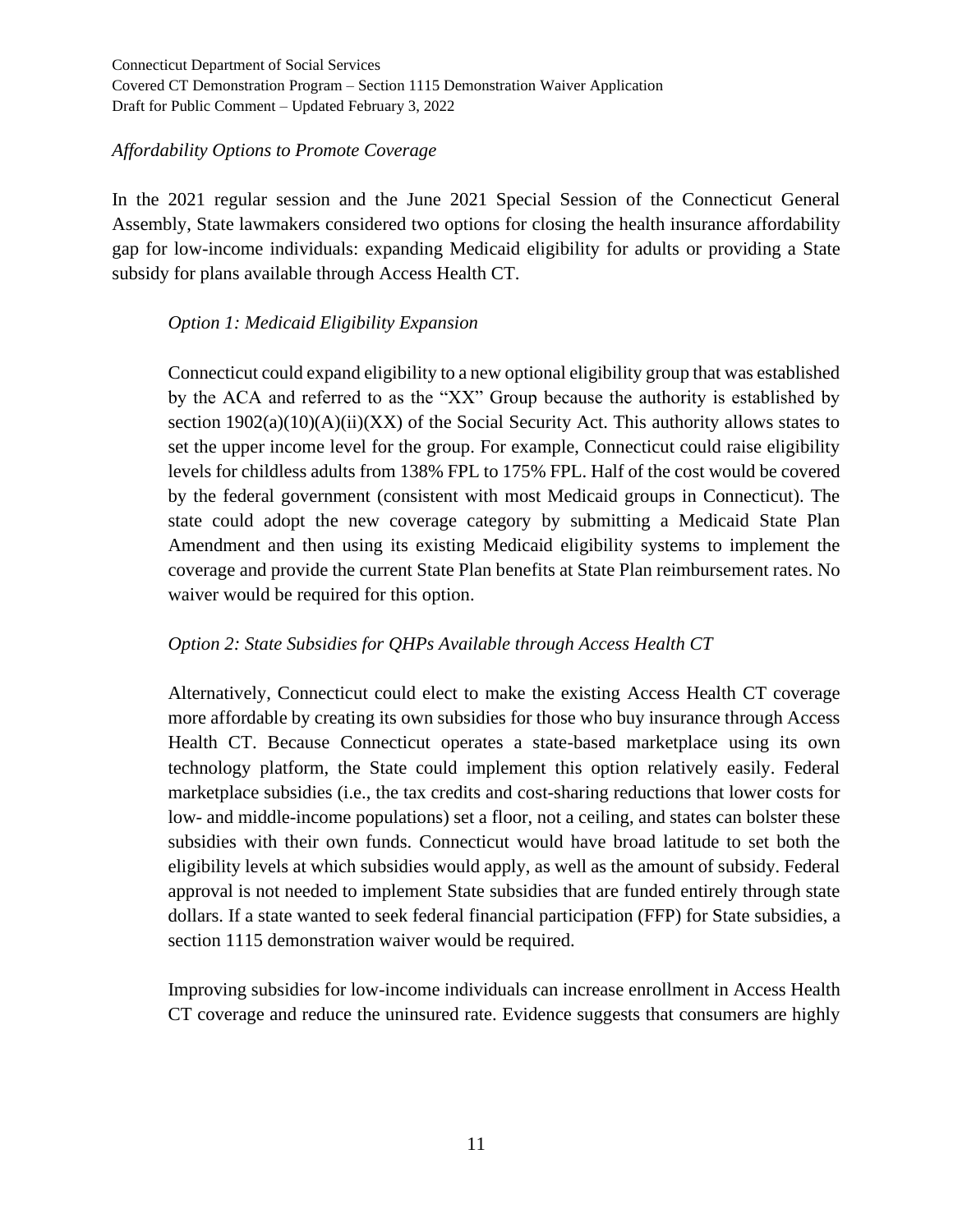> sensitive to premium costs when choosing healthcare coverage.<sup>24</sup> An analysis of Massachusetts' subsidy program found that reducing monthly premiums by about \$40 increased enrollment in marketplace coverage among eligible individuals by 14% to 24%, with larger impacts seen at lower incomes.<sup>25</sup> Connecticut would have the discretion to set the parameters of such a program by providing subsidies to reduce to \$0 the monthly premium and the cost-sharing amounts that the enrollee would normally have to pay with the plan (e.g., deductibles, copays, coinsurance, and maximum out-of-pocket costs).

#### *Connecticut's Approach*

State lawmakers ultimately chose the State subsidies for QHP coverage approach paired with a section 1115 waiver. Their rationale was that by leveraging both federal subsidies for QHP coverage available through Access Health CT and federal funding for the Medicaid program, the State could, with the same amount of state funds, provide affordable health insurance coverage to more people than by expanding Medicaid.

<sup>24</sup> Holahan, J., Blumberg, L. J., & Wengle, E. (March 2016). Marketplace Plan Choice: How Important Is Price? An Analysis of Experiences in Five States. The Urban Institute. Retrieved from: [https://www.researchgate.net/publication/301685561\\_Marketplace\\_Plan\\_Choice\\_How\\_Important\\_is\\_Price\\_An\\_An](https://www.researchgate.net/publication/301685561_Marketplace_Plan_Choice_How_Important_is_Price_An_Analysis_of_Experiences_in_Five_States) [alysis\\_of\\_Experiences\\_in\\_Five\\_States](https://www.researchgate.net/publication/301685561_Marketplace_Plan_Choice_How_Important_is_Price_An_Analysis_of_Experiences_in_Five_States)

<sup>&</sup>lt;sup>25</sup> MassHealth Medicaid Section 1115 Demonstration Special Terms & Conditions, (June 26, 2019). Department of Health and Human Services, Centers for Medicare and Medicaid Services.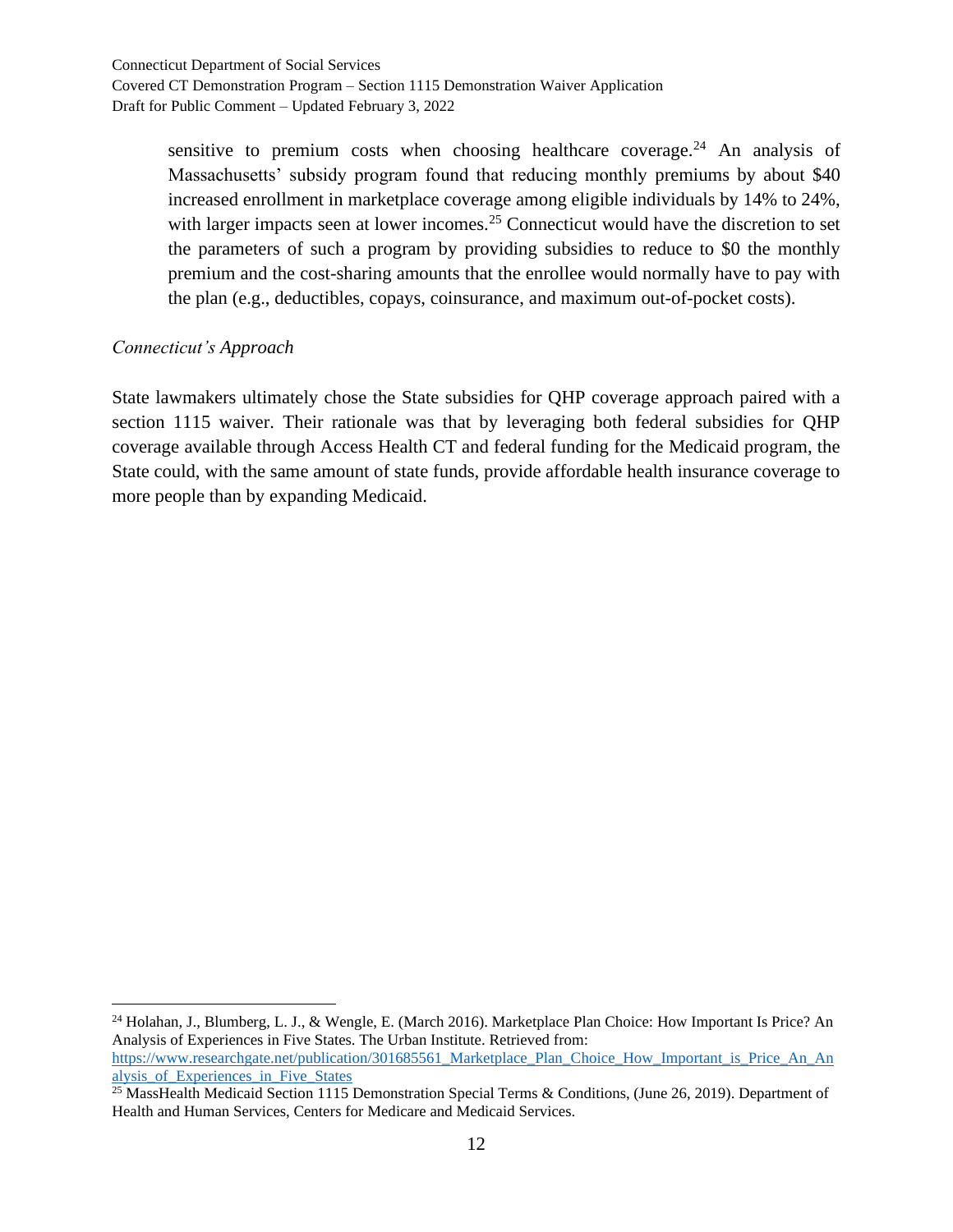# **III. DEMONSTRATION ELIGIBILITY**

# *Eligibility Criteria*

Eligible for the Demonstration are two populations: (1) parents and caretaker relatives (parents and caretaker relatives) and (2) childless adults. Eligibility criteria for these populations are as follows:

- 1) **Parents and Caretaker Relatives**, and their tax dependents under 26 years of age, who:
	- i) are ineligible for Medicaid because their income exceeds the Medicaid income limits but does not exceed 175% FPL, and
	- ii) enroll in a silver-level QHP available through Access Health CT using federal premium subsidies and cost-sharing reductions.

# 2) **Childless Adults** who:

- i) are ages 19 to 64,
- ii) are not pregnant,
- iii) are ineligible for Medicaid because their income exceeds the Medicaid income limits but does not exceed 175% FPL, and
- iv) enroll in a silver-level QHP available through Access Health CT using federal premium subsidies and cost-sharing reductions.

## *Eligibility Standards and Methodologies*

The Demonstration will not affect or modify the State's current Medicaid program and Children's Health Insurance Program (CHIP). It will not change Medicaid or CHIP State Plan eligibility standards or methodologies.

Eligibility for the Demonstration will be determined through the existing application and redetermination processes and the eligibility and enrollment system shared by Access Health CT and DSS for the Medicaid, CHIP and marketplace programs. The system will apply Demonstration eligibility criteria in conjunction with the eligibility criteria for Medicaid, CHIP and marketplace programs.

## *Projected enrollment*

The Demonstration is projected to enroll approximately 39,000 individuals by the final year of the waiver, including a total of 13,000 parents and caretaker relatives and 26,000 childless adults.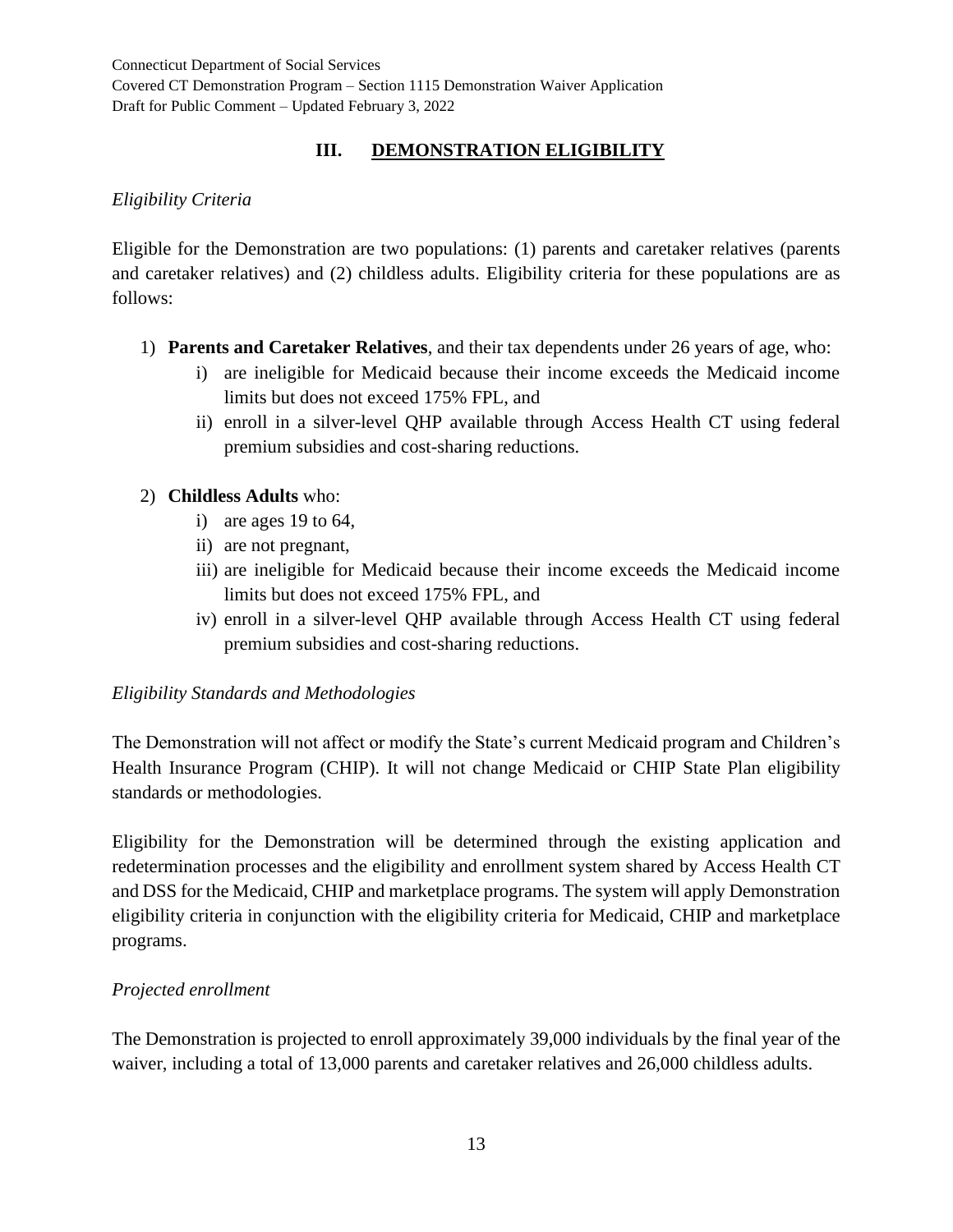Connecticut Department of Social Services

Covered CT Demonstration Program – Section 1115 Demonstration Waiver Application Draft for Public Comment – Updated February 3, 2022

| <b>Population</b>  | Demo   | Demo   | Demo   | Demo   | Demo   |
|--------------------|--------|--------|--------|--------|--------|
|                    | Year 1 | Year 2 | Year 3 | Year 4 | Year 5 |
| <b>Parents and</b> | 2,818  | 8,991  | 13,157 | 13,223 | 13,289 |
| <b>Caretaker</b>   |        |        |        |        |        |
| <b>Relatives</b>   |        |        |        |        |        |
| <b>Childless</b>   | 15,903 | 24,302 | 25,568 | 25,696 | 25,824 |
| <b>Adults</b>      |        |        |        |        |        |
| <b>Total</b>       | 18,721 | 33,293 | 38,725 | 38,919 | 39,113 |

The Demonstration will provide an enhanced safety net for individuals who lose Medicaid eligibility at the end of the continuous eligibility requirements of the FFCRA and the COVID-19 PHE. As adults who are currently enrolled in HUSKY A and HUSKY D are asked to reestablish Medicaid eligibility at the end of the PHE, they will also be advised of the availability of the Demonstration as a potential source of coverage if they have increased income.

As the Demonstration go-live date approaches, the State will launch an outreach campaign to promote enrollment in the program. It will use administrative data from the eligibility and enrollment system shared by Medicaid and Access Health CT to identify potentially eligible individuals for targeted outreach, including adults who are not enrolled in Medicaid but whose children are enrolled in Medicaid or CHIP.

At go-live, individuals enrolled in a silver-level QHP will have their premium and cost sharing amounts reduced to zero and eligible individuals enrolled in a bronze-level plan will be offered the opportunity to move to a free silver-level plan.

More broadly, the state will launch a communications campaign to educate the general public on the availability of the program. It will leverage existing channels, such as member notices, mail, email, online member accounts, websites, social media, press releases, and provider bulletins. Additional methods, such as text messaging, robocalls, radio and television advertising, are being explored. To the extent that the Demonstration goes live during the PHE winddown period, communications about reapplying for Medicaid will also include information about the availability of the Demonstration program.

Demonstration enrollment projections assume expiration of the PHE as of April 16, 2022, and the resumption of pending redeterminations at the beginning of the month after the PHE ends. Also anticipated is the completion of pending Medicaid and CHIP redeterminations within a 12-month timeframe, on a monthly basis that allows the state to reestablish a renewal workload that is sustainable in future years.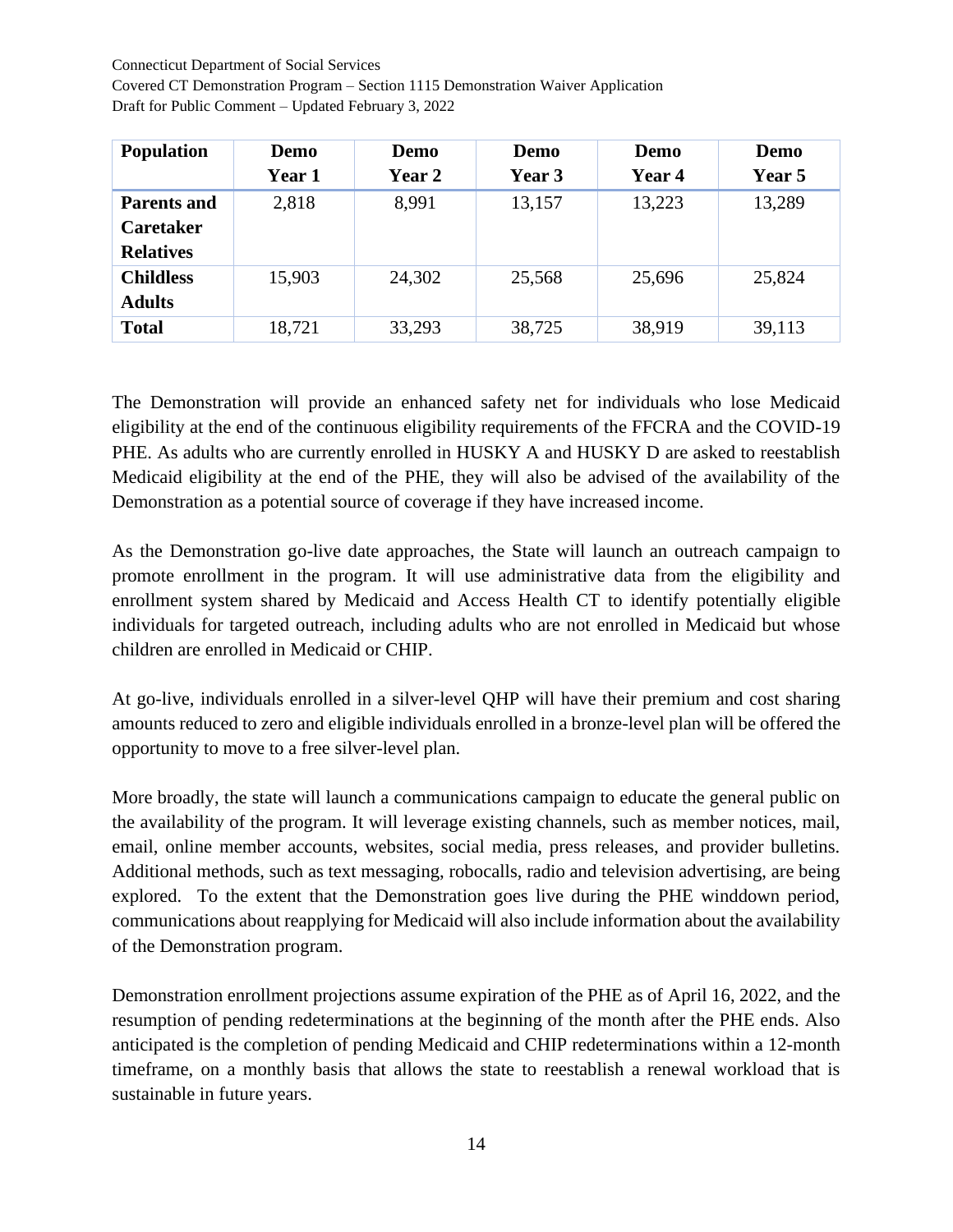Take-up rates are expected to differ for the parents and caretaker relatives group and the childless adult group because of the availability of Transitional Medical Assistance (TMA). Parents and caretaker relatives whose income has increased will receive one year of TMA; however, TMA is not available to childless adults. Childless adults who lose Medicaid eligibility because their income has increased may be determined eligible for the Demonstration at renewal.

It is anticipated that a period of TMA eligibility will result in enrollment of parents and caretaker relatives at a lower rate in the early years of the Demonstration than in subsequent years. Accordingly, childless adults are expected to account for a larger share of Demonstration enrollees in the year following the end of the PHE. In the outyears of the Demonstration, enrollment of the two groups is expected to normalize, with the proportion of parents and caretaker relatives and childless adults more closely aligning with the distribution of these populations in the state.

Finally, Demonstration enrollment projections take into consideration a key difference between the eligibility and enrollment process for Medicaid or CHIP and the eligibility and enrollment process for QHP coverage available through Access Health CT. In general, individuals who are determined eligible for Medicaid or CHIP are automatically enrolled in the program. By contrast, individuals who are determined eligible for QHP coverage must proactively enroll in a QHP. These differences apply equally to the Demonstration. Demonstration enrollees whose income has decreased, making them eligible for Medicaid or CHIP, will be automatically disenrolled from the Demonstration and enrolled in Medicaid or CHIP. Individuals who are determined eligible for the Demonstration, whether or not enrolled in Medicaid or CHIP at the time of the decision, must proactively enroll in a QHP. This mandatory action step is anticipated to result in fewer people enrolling in the Demonstration than are determined eligible.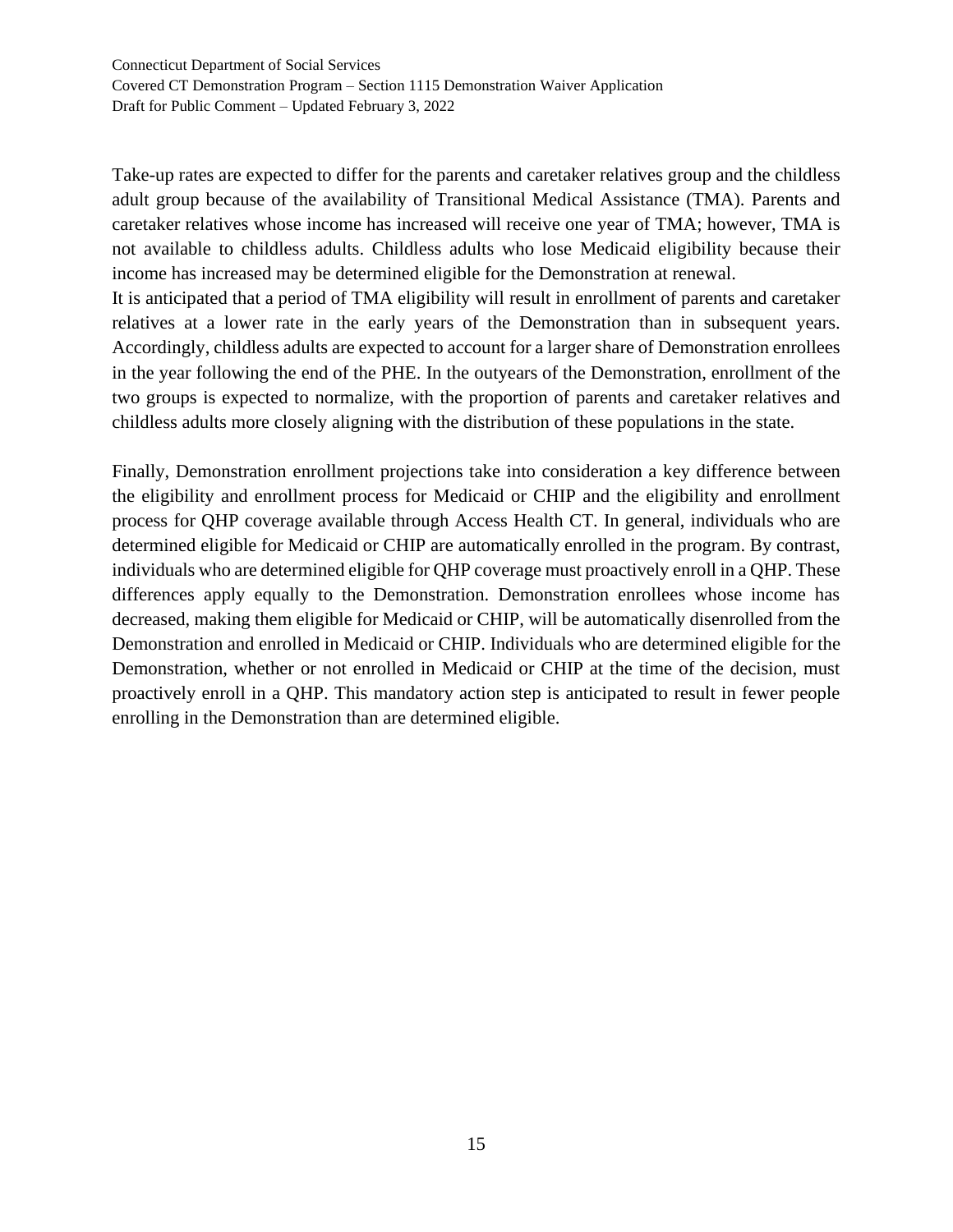# **IV. DEMONSTRATION BENEFITS, DELIVERY SYSTEM, PAYMENT RATES AND COST SHARING REQUIREMENTS**

The Demonstration will not affect or modify the State's current Medicaid program and CHIP. It will not change State Plan benefits, cost sharing requirements, delivery system, or payment rates.

## *Benefits, Delivery System and Payment Rates*

Demonstration benefits for both the parent and caretaker relatives and the childless adult populations will include:

1) **Premium and cost-sharing subsidies** sufficient to provide free coverage under a silver level QHP available through Access Health CT with federal premium subsidies and cost sharing reductions.

The State will directly reimburse plans for the monthly premium and the cost-sharing amounts that the enrollee would normally need to pay with the plan, such as out-of-pocket costs for deductibles, copays, and coinsurance. Benefits provided by a plan will be delivered by plan providers and paid at plan reimbursement rates.

- 2) **Dental care** comparable to the benefits under Connecticut Medicaid, except where dental care is provided by a QHP to dependents under age 26. State law requires QHPs available through Access Health CT to cover dental care for dependents under age 26. For all others, the Demonstration dental care benefit will align in amount, duration, and scope with the comparable benefit available through HUSKY Health, be delivered through the HUSKY Health dental fee-for-service delivery system and be paid at State Plan payment rates.
- 3) **NEMT services** comparable to the benefits under Connecticut Medicaid. The Demonstration NEMT benefit will align in amount, duration, and scope with the comparable benefit available through HUSKY Health, be delivered through the HUSKY Health NEMT broker, and be paid at State Plan payment rates.

## *Cost-Sharing Requirements*

Cost-sharing requirements do not apply to Demonstration benefits.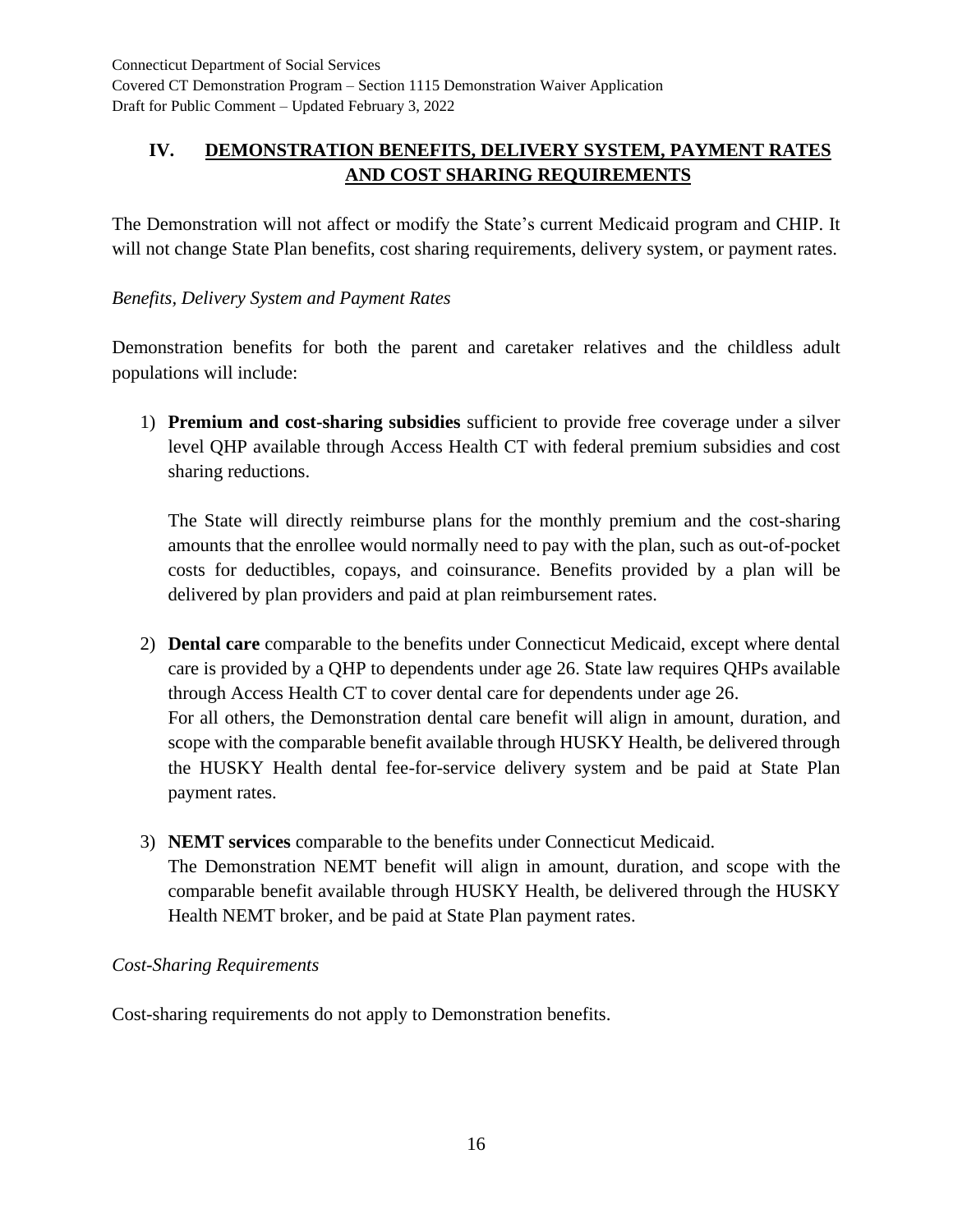# **V. FINANCING AND BUDGET NEUTRALITY**

Mercer Government Human Services Consulting (Mercer), part of Mercer Health & Benefits LLC, assisted the State of Connecticut (State) Department of Social Services, Connecticut's single State Medicaid Agency, in developing budget neutrality estimates to include in their 1115 waiver application for the Covered CT Demonstration program, with a requested start date of July 1, 2022.

This document provides a summary to the State of the 1115 budget neutrality modeling methodology, including a summary of historical data and modeling assumptions to develop projected expenditures over the five-year 1115 Demonstration period.

Covered CT is a budget-neutral alternative to expanding Medicaid eligibility through State Plan authority to ensure affordable healthcare coverage for eligible, low-income individuals. To set a higher upper income level for parents and other caretaker relatives group, State Plan authority is found in section 1931(b) of the Social Security Act. To establish Medicaid eligibility for childless adults with income above 138% FPL, State Plan authority is found in section  $1902(a)(10)(A)(ii)(XX)$  of the ACA. Both authorities allow states to submit a State Plan amendment to claim federal matching funds for the cost of the eligibility expansion at a state's regular federal medical assistance percentage rate. Under State Plan authority, both groups would be entitled to full Medicaid coverage.

Per member per month (PMPM) costs associated with the hypothetical expansion of Medicaid eligibility through State Plan authority comprise the Without Waiver (WOW) projections. PMPM costs associated with the Covered CT program, including eligible individuals' share of the cost of QHP coverage available through Access Health CT, and dental care and NEMT services comparable to the benefits under Connecticut Medicaid and provided through HUSKY Health comprise the With Waiver (WW) projections.

## *Base Data*

To develop the projections for budget neutrality, Mercer evaluated data available through Medicaid and Access Health CT. Mercer discussed the available data sources with the State and determined that state-specific data was available for developing WW and WOW projections. In accordance with CMS guidance for section 1115 demonstration waivers, the State is demonstrating budget neutrality to the federal government using the PMPM expenditures for the Medicaid eligibility group (MEG). The State and Mercer are developing budget neutrality projections under a single Covered CT MEG for all ages combined. Low-income individuals eligible for Covered CT are presumed to be childless adults with incomes greater than the Medicaid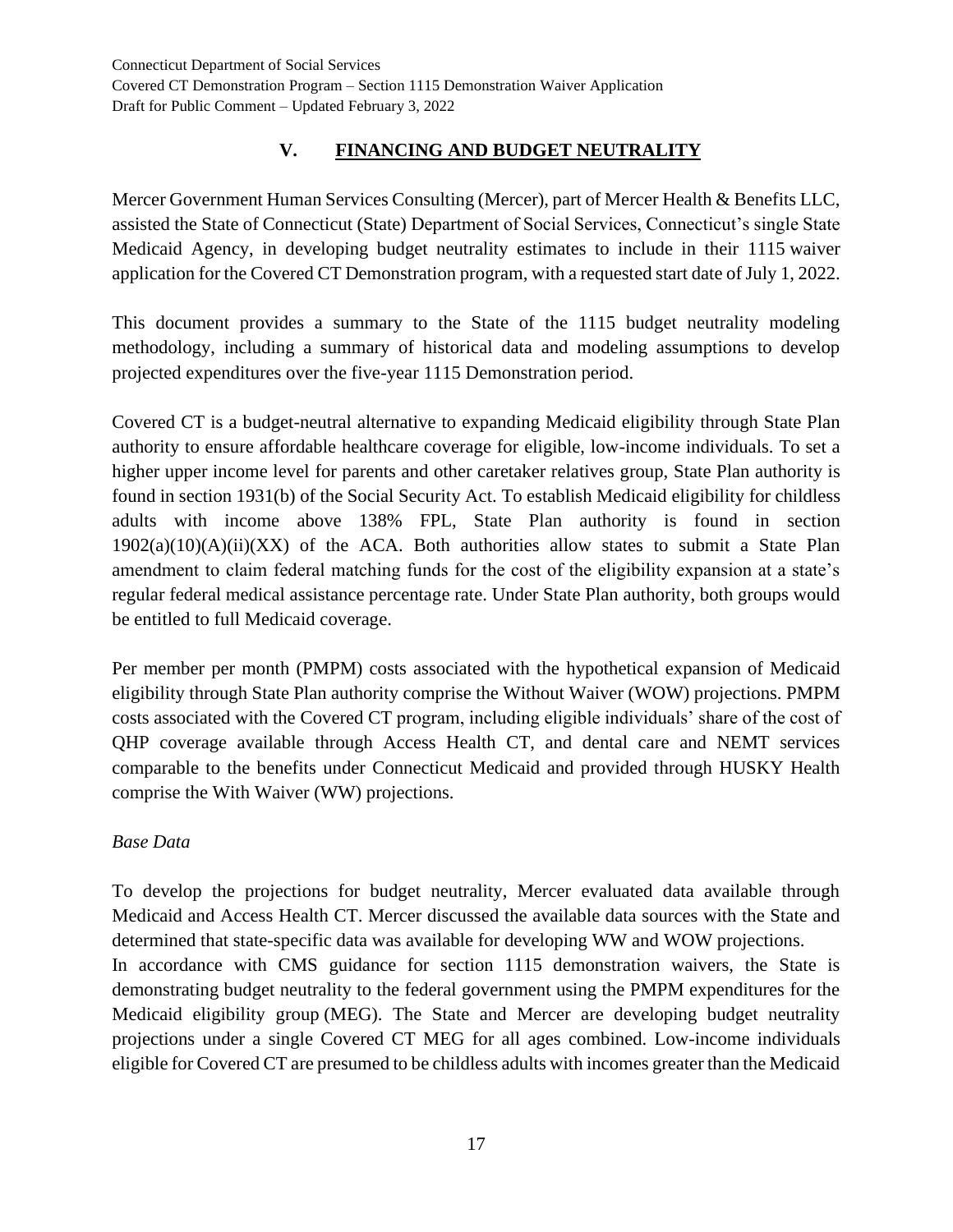limit but not exceeding 175% of the FPL and parents and caretaker relatives with incomes greater than the Medicaid limit but not exceeding 175% of the FPL.

To develop WOW costs, Mercer utilized available fee-for-service claims experience for Medicaidenrolled adults under HUSKY A (Temporary Assistance for Needy Families-related, generally children and caretaker adult coverage groups) and HUSKY D (adult expansion population coverage groups) as a proxy to develop per capita costs reflecting hypothetical Medicaid coverage for the proposed MEG.

To develop the WW costs, the State provided Mercer with available program data for average gross premiums, average net premiums after the application of all available tax credits and state subsidies, and expected experience for maximum and average out-of-pocket expenditures, including copays and deductibles, to develop per capita costs representing eligible individuals' share of the cost of health insurance coverage available through Access Health CT.

The net premium component assumes that funding for state subsidies available through ARP will continue during the Demonstration period. Should the ARP subsidies terminate on December 31, 2022, as currently authorized by federal law, or any other date prior to the expiration of the Demonstration, the State would need to revisit the Demonstration financing and possibly make programmatic changes, such as, but not in any particular order: increase State funding, reduce eligibility or benefits, cap enrollment, or terminate the Demonstration. In order to account for the dental and NEMT services, Mercer relied on dental claims experience for Medicaid-enrolled adults and Medicaid-contracted costs for NEMT services. These components were combined to develop per capita costs.

## *Results*

Across the five-year waiver period, the aggregate State WOW cost is projected to total approximately \$1.4 billion; the aggregate WW cost is projected to be \$363,396,545, demonstrating budget neutrality based on the hypothetical expenditures across the five-year waiver period.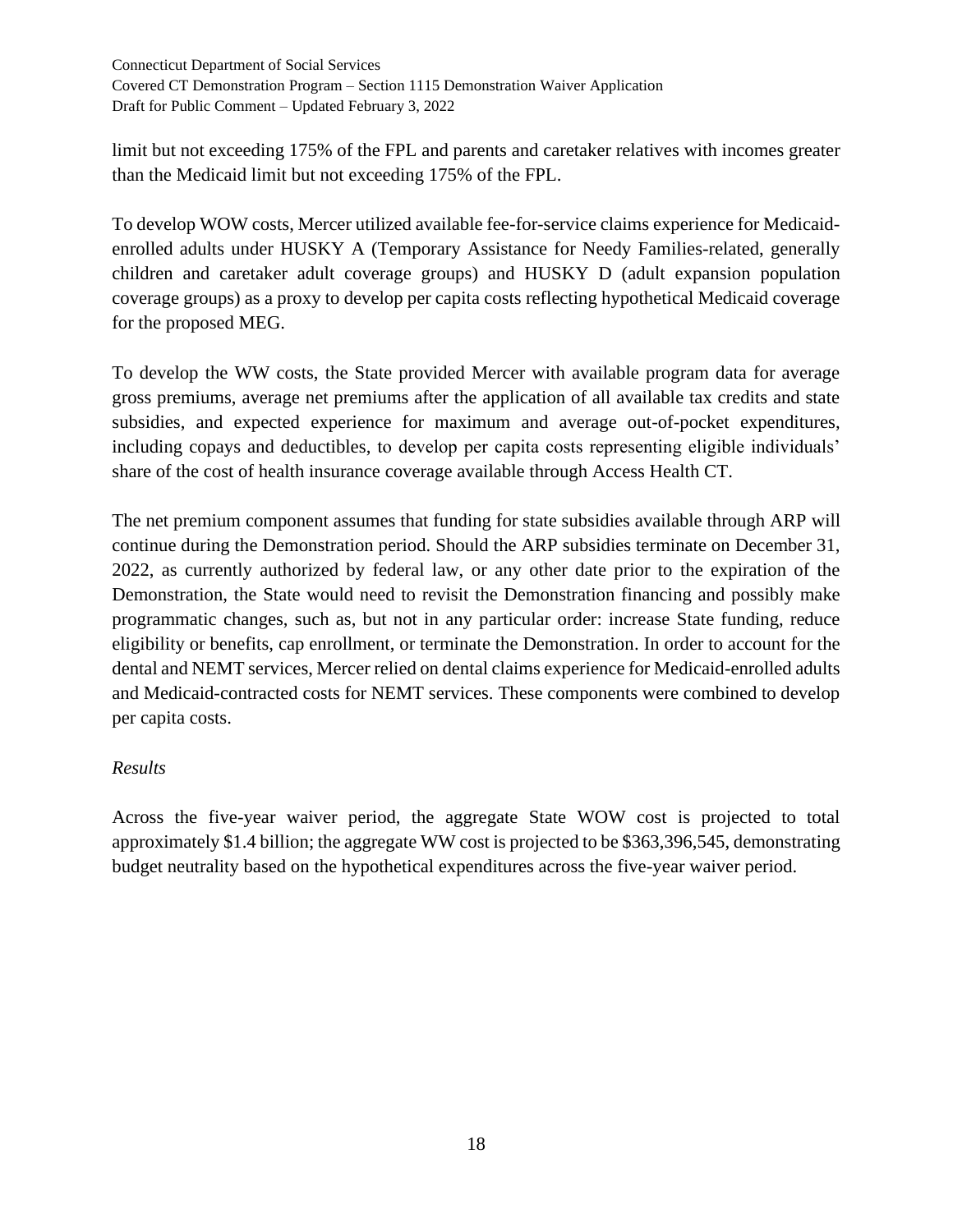Connecticut Department of Social Services

Covered CT Demonstration Program – Section 1115 Demonstration Waiver Application Draft for Public Comment – Updated February 3, 2022

| <b>With Waiver Projections</b> |              |              |              |              |              |
|--------------------------------|--------------|--------------|--------------|--------------|--------------|
|                                | Demo Year 1  | Demo Year 2  | Demo Year 3  | Demo Year 4  | Demo Year 5  |
| Per Capita                     | \$160.26     | \$168.27     | \$176.68     | \$185.51     | \$194.79     |
| Costs for                      |              |              |              |              |              |
| Covered CT                     |              |              |              |              |              |
| (PMPM)                         |              |              |              |              |              |
| Projected                      | 224,652      | 399,516      | 464,700      | 467,024      | 469,359      |
| Covered CT                     |              |              |              |              |              |
| Member                         |              |              |              |              |              |
| <b>Months</b>                  |              |              |              |              |              |
| <b>Total Cost</b>              | \$36,002,730 | \$67,226,557 | \$82,103,196 | \$86,637,622 | \$91,426,440 |

Note: Totals may differ due to rounding. Total Cost is calculated as PMPM multiplied by member months.

#### *Disclosures*

In preparing these projection estimates, Mercer relied on readily available State-specific information and guidance from the State. Mercer reviewed the data and information for internal consistency and reasonableness, but did not audit them. The suppliers of data are solely responsible for its validity and completeness.

All estimates are based upon the information and data available at a point in time and are subject to unforeseen and random events, and actual experience will vary from estimates.

This document is intended to support the State's 1115 waiver application and related public notice requirements. Mercer expressly disclaims responsibility, liability, or both for any reliance on this communication by third parties or the consequences of any unauthorized use. To the best of Mercer's knowledge, there are no conflicts of interest in performing this work.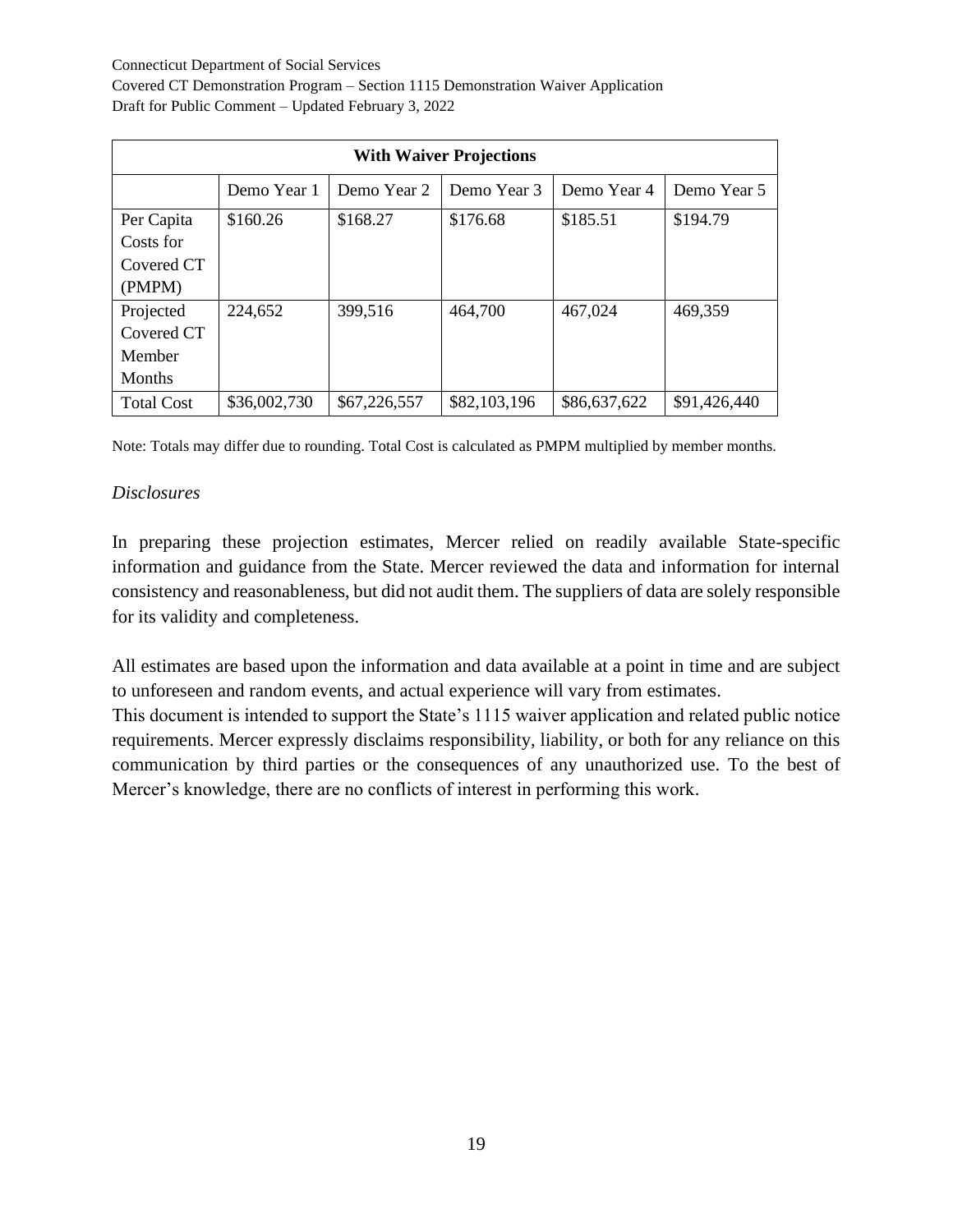# **VI. PROPOSED WAIVERS AND EXPENDITURE AUTHORITIES**

Connecticut is requesting expenditure authority pursuant to section  $1115(a)(2)$  of the Social Security Act for expenditures for Covered CT Access Health CT subsidies (including premium and cost-sharing subsidies), Demonstration dental services and Demonstration NEMT services provided to:

- 1) Parents and caretaker relatives, and their tax dependents under 26 years of age, who:
	- i) are ineligible for Medicaid because their income exceeds the Medicaid income limits but does not exceed 175% of the FPL, and
	- ii) enroll in a silver-level QHP available through Access Health CT using federal premium subsidies and cost-sharing reductions.
- 2) Non-pregnant low-income adults who:
	- i) are ages 19 to 64,
	- ii) are ineligible for Medicaid because their income exceeds the Medicaid income limits but does not exceed 175% of the FPL, and
	- iii) enroll in a silver-level QHP available through Access Health CT using federal premium subsidies and cost-sharing reductions.

DSS has not identified the need for any waivers of section 1902 of the Social Security Act.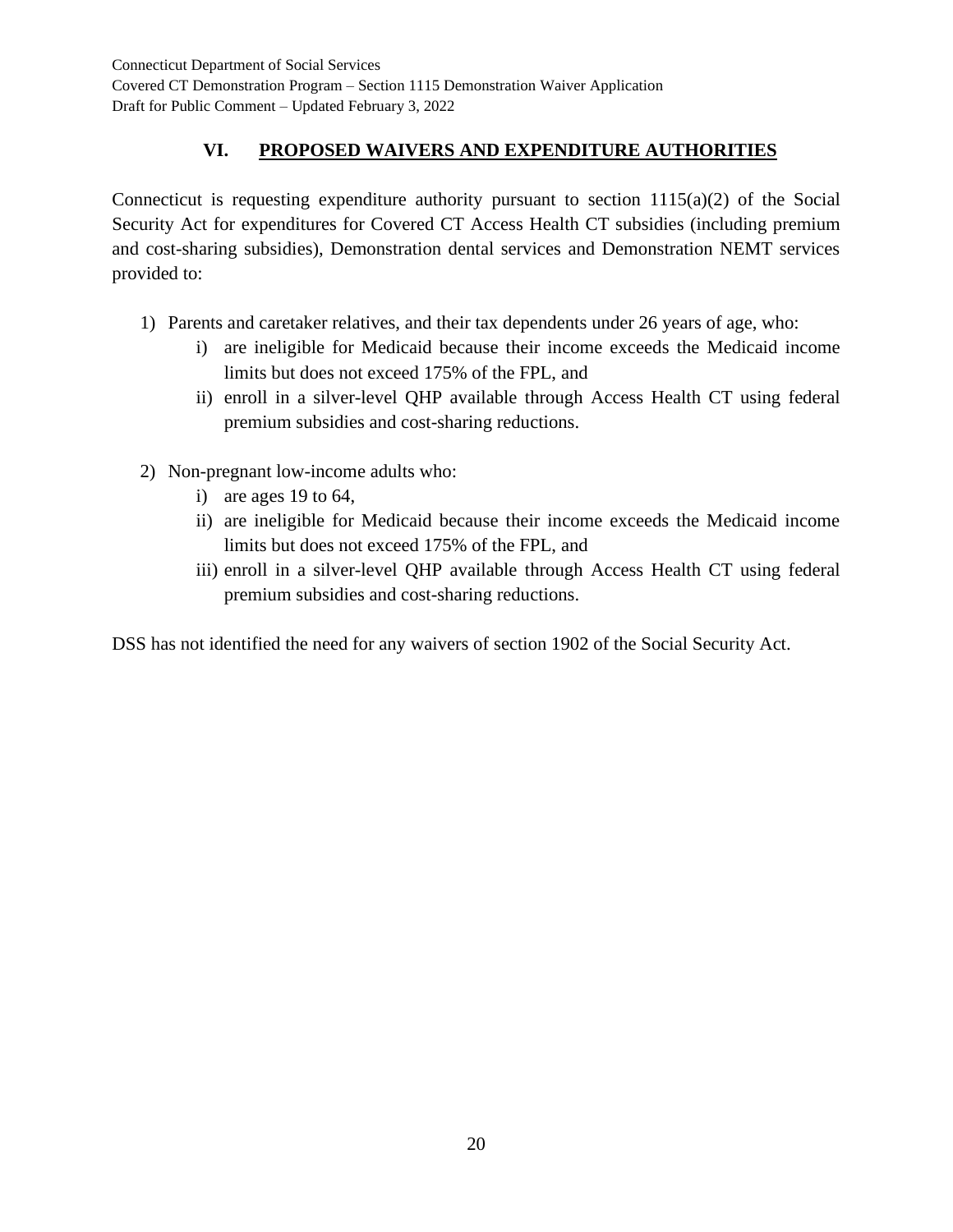# **VII. DEMONSTRATION HYPOTHESES AND EVALUATION**

The table below presents an overview of the preliminary plan to evaluate the Demonstration. It is subject to change and will be further defined as the program is implemented. The sample measures are not final and do not represent an exhaustive list of measures that could be used to test each hypothesis.

| <b>Hypothesis</b>                                                                                                                                                                                                                   | <b>Sample Measures</b>                                                                                                                    | <b>Data Sources</b>                                                                                                       |  |  |  |  |
|-------------------------------------------------------------------------------------------------------------------------------------------------------------------------------------------------------------------------------------|-------------------------------------------------------------------------------------------------------------------------------------------|---------------------------------------------------------------------------------------------------------------------------|--|--|--|--|
| Improve the affordability of health insurance coverage<br>$\bf{1)}$                                                                                                                                                                 |                                                                                                                                           |                                                                                                                           |  |  |  |  |
| The availability of free health<br>for<br>insurance<br>coverage<br>Demonstration-eligible                                                                                                                                           | $\bullet$<br>Percent of people with a<br>high medical cost burden,<br>stratified by income                                                | Census<br>Bureau,<br>Current<br>Population Survey's Annual<br>Social<br>and<br>Economic                                   |  |  |  |  |
| individuals will reduce the<br>of<br>low-income<br>percentage<br>people with high medical cost<br>and reduce race/<br>burden,<br>ethnicity-based disparities                                                                        | $\bullet$<br>Percent of people with a<br>high medical cost burden,<br>stratified by income and<br>race/ethnicity                          | Supplements (CPS)                                                                                                         |  |  |  |  |
| 2) Promote health insurance coverage                                                                                                                                                                                                |                                                                                                                                           |                                                                                                                           |  |  |  |  |
| The availability of free health<br>for<br>coverage<br>insurance<br>Demonstration-eligible<br>individuals will increase the<br>number of people who enroll<br>in QHP coverage available<br>through Access Health CT                  | Number of low-income<br>$\bullet$<br>people who enroll in QHP<br>available<br>coverage<br>through Access Health CT                        | Data from the state eligibility<br>and enrollment system shared<br>Medicaid, CHIP<br>by<br>and<br><b>Access Health CT</b> |  |  |  |  |
| 3) Ensure stable coverage                                                                                                                                                                                                           |                                                                                                                                           |                                                                                                                           |  |  |  |  |
| The availability of free health<br>for<br>insurance<br>coverage<br>Demonstration-eligible<br>individuals will increase the<br>number<br>of<br>people<br>who<br>maintain healthcare coverage<br>when their Medicaid coverage<br>ends | Number of people who<br>$\bullet$<br>lose Medicaid coverage<br>enroll<br>the<br>and<br>in<br>Demonstration without a<br>break in coverage | eligibility<br>The<br>state<br>and<br>enrollment system shared by<br>Medicaid, CHIP and Access<br>Health CT               |  |  |  |  |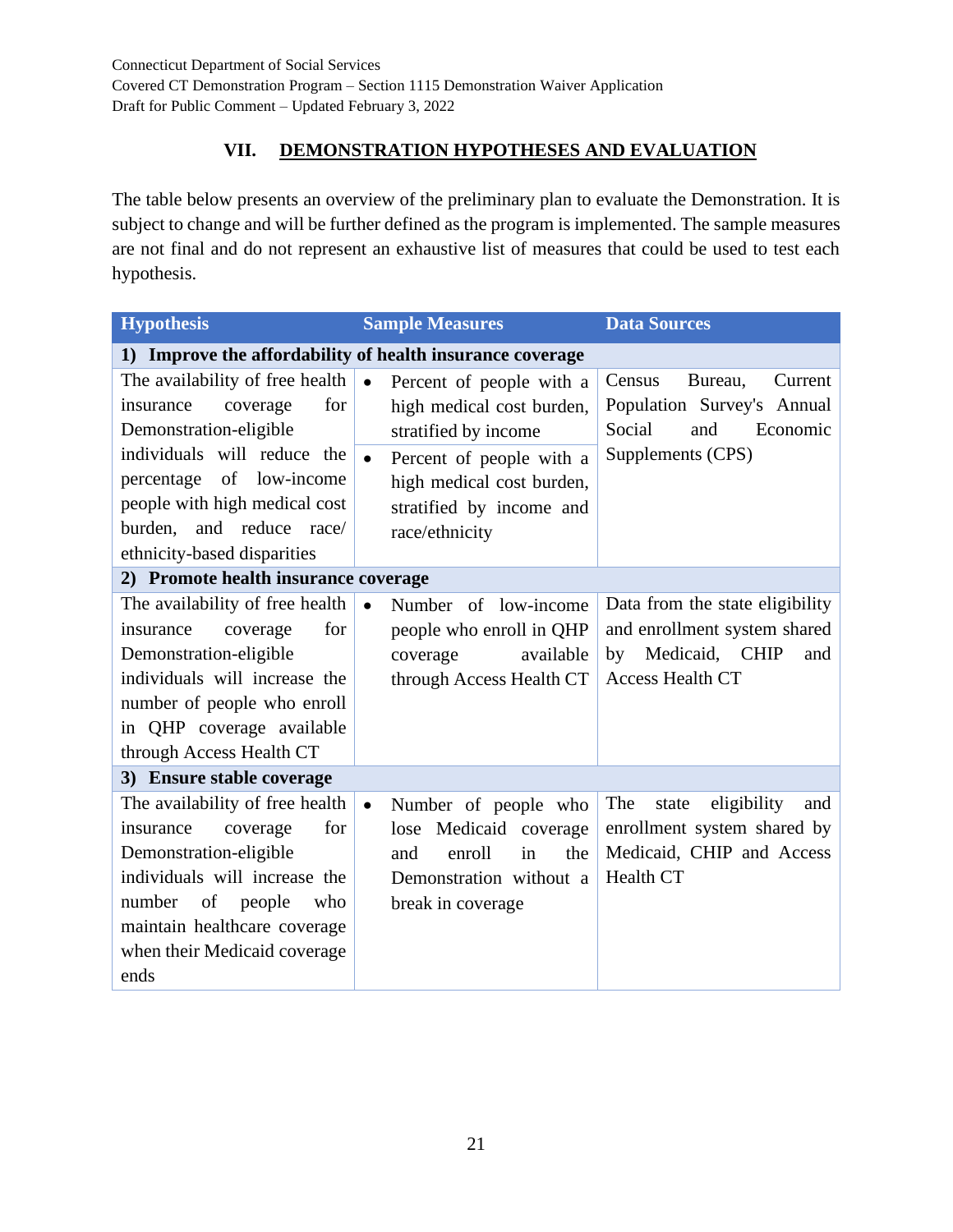#### Connecticut Department of Social Services

Covered CT Demonstration Program – Section 1115 Demonstration Waiver Application Draft for Public Comment – Updated February 3, 2022

| 4) Reduce the statewide uninsured rate                                                                                                                                                                                                                |           |                                                                                                                                                                                              |                                                                                                                                                                                                               |  |  |
|-------------------------------------------------------------------------------------------------------------------------------------------------------------------------------------------------------------------------------------------------------|-----------|----------------------------------------------------------------------------------------------------------------------------------------------------------------------------------------------|---------------------------------------------------------------------------------------------------------------------------------------------------------------------------------------------------------------|--|--|
| The availability of free health<br>for<br>coverage<br>insurance<br>Demonstration-eligible<br>individuals will reduce the                                                                                                                              | $\bullet$ | Percentage of working-<br>age adults without health<br>insurance<br>coverage,<br>stratified by income                                                                                        | American<br>Census<br>Bureau,<br><b>Community Survey</b>                                                                                                                                                      |  |  |
| rate of working-age adults<br>health<br>without<br>insurance<br>coverage, and reduce race/<br>ethnicity-based disparities                                                                                                                             | $\bullet$ | Percentage of working-<br>age adults without health<br>insurance<br>coverage<br>stratified by income and<br>race/ethnicity                                                                   |                                                                                                                                                                                                               |  |  |
| 5) Improve oral health                                                                                                                                                                                                                                |           |                                                                                                                                                                                              |                                                                                                                                                                                                               |  |  |
| Providing free dental care to<br>Demonstration-eligible<br>individuals<br>will<br>reduce<br>department<br>emergency<br>utilization<br>for<br>dental<br>which<br>conditions<br>be<br>can<br>by timely<br>prevented<br>and<br>effective outpatient care |           | Number<br>of<br>emergency<br>visits<br>department<br>for<br>ambulatory care sensitive<br>conditions<br>dental<br>per<br>100,000 member months<br>for adults enrolled in the<br>Demonstration | Dental<br>Quality<br>Alliance<br>(DQA)<br>adult<br>measures<br>calculated<br>using<br>claims-based<br>administrative<br>data for the HUSKY Health<br>dental program, Connecticut<br>Dental Health Partnership |  |  |
| 6) Enable access to medical appointments                                                                                                                                                                                                              |           |                                                                                                                                                                                              |                                                                                                                                                                                                               |  |  |
| Providing free non-emergent<br>medical<br>transportation<br>to<br>Demonstration-eligible<br>individuals<br>will<br>reduce<br>transportation-related barriers<br>to accessing healthcare                                                               | $\bullet$ | <b>NEMT</b><br>ride-days<br>per<br>Demonstration enrollee                                                                                                                                    | Administrative claims-based<br>data from the NEMT broker<br>for HUSKY Health                                                                                                                                  |  |  |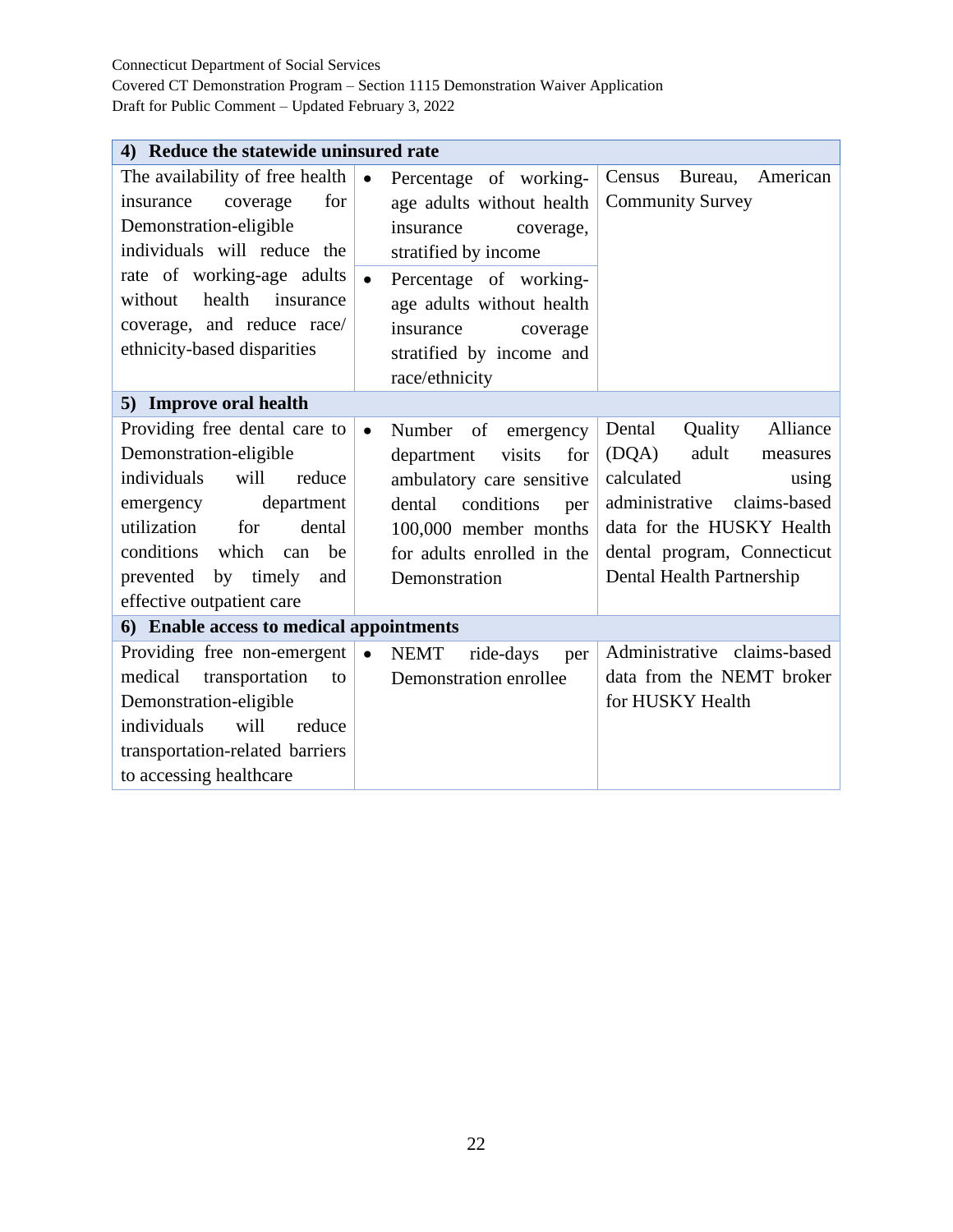## **VIII. PUBLIC NOTICE**

#### *Public Notice and Comment*

Pursuant to 42 C.F.R. § 431.408(a)(2)(ii), DSS intends to publish an abbreviated public notice in the Connecticut Law Journal, which is the state's administrative record, on February 8, 2022. Pursuant to 42 C.F.R. § 431.408(a)(1) and (a)(2)(i), DSS intends to post the full public notice on the DSS website for a public comment period that will begin on February 8, 2022 and end on March 11, 2022, which is more than 30 days. The abbreviated and full versions of the public notice referenced above each contains all information required by 42 C.F.R. § 431.408. The full public notice and the draft waiver application are posted on the following dedicated demonstration webpage within the DSS website: [https://portal.ct.gov/DSS/Health-And-Home-Care/Covered-](https://portal.ct.gov/DSS/Health-And-Home-Care/Covered-Connecticut-Demonstration-Program)[Connecticut-Demonstration-Program](https://portal.ct.gov/DSS/Health-And-Home-Care/Covered-Connecticut-Demonstration-Program) and also posted a link to that dedicated webpage on the DSS main page under the "News and Press" section, anticipated to be entitled "Covered Connecticut Section 1115 Demonstration Waiver – Public Comment & Public Hearings." DSS intends to keep that content posted throughout the state's public comment and review period.

The State intends to utilize additional mechanisms to notify interested parties of the Demonstration, including distributing a link to the public notice on the email list for the state's legislatively established Medical Assistance Program Oversight Council (MAPOC).

DSS will hold two electronic public hearings, both of which will have electronic and telephone access. Due to public health protocols related to the Coronavirus Disease 2019 (COVID-19) public health emergency, these public hearings will be held electronically and will be open to anyone who wishes to participate. The first public hearing will be hosted by MAPOC on February 10, 2022, which is a legislative process that would afford an interested party the opportunity to learn about the Demonstration and to comment on its contents. The second public hearing will be hosted by DSS on February 16, 2022 and will provide interested parties the opportunity to learn about the contents of the Demonstration and to comment on its contents.

#### *Tribal Consultation*

There are two federally-recognized Indian tribes in Connecticut, the Mashantucket Pequot Tribal Nation and the Mohegan Tribe. In accordance with the State's approved tribal consultation process in the Medicaid State Plan, the State will send an email to tribal representatives of each tribe with a summary of the Demonstration, plus a copy of the public notice and waiver application (as well as a link to the DSS Demonstration webpage referenced above). This Demonstration does not have a unique or particular impact, nor a direct effect on tribal members, tribes, or tribal health programs or organizations.